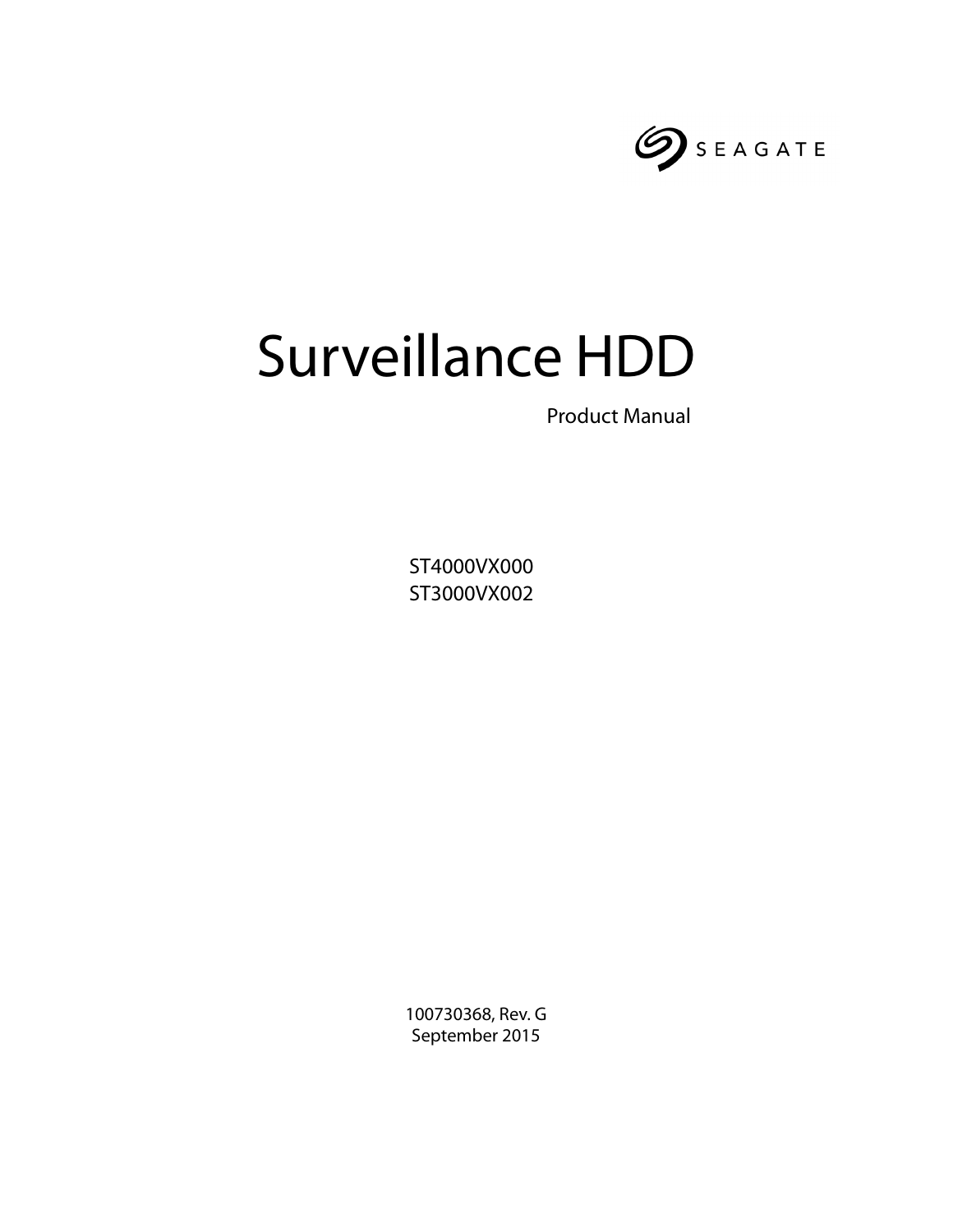## Document Revision History

| <b>Revision</b> | <b>Date</b> | <b>Description of Change</b>                                                                                                                                                                                                                              |
|-----------------|-------------|-----------------------------------------------------------------------------------------------------------------------------------------------------------------------------------------------------------------------------------------------------------|
| Rev. A          | 02/20/2014  | Initial release.                                                                                                                                                                                                                                          |
| Rev. B          | 05/08/2014  | 2, 4-5, 7-8, 12 & 16. (Intro bullet edits, Avg seek times, power updates. change AFR to MTBF &<br>added metric values to the mechanical drawing)                                                                                                          |
| Rev. C          | 08/11/2014  | 2, 4 & 8. (Transient power on management <= 1.8A spin-up current)                                                                                                                                                                                         |
| Rev. D          | 09/09/2014  | Page 12. (correction: "increase MTBF" to "decrease MTBF")                                                                                                                                                                                                 |
| Rev. E          | 05/06/2015  | Applied new page numbering convention & Deleted Index [no longer required]<br>Applied new logo (pages fc & bc)<br>Corrected side hole dimension in mechanical drawing (page 19)<br>Changed Word 95-104 to reflect Streaming command support (pages 24-25) |
| Rev. F          | 06/11/2015  | Add bullets:<br>*Supports up to 64 cameras<br>*Workload ratings of 180TB/year<br>*Supports "8+" drive bays<br>Delete:<br>*Number of drives supported in surveillance environment (page 5)                                                                 |
| Rev. G          | 09/17/2015  | Page 8: Added: Rated Workload statement to Table 1                                                                                                                                                                                                        |

## **© 2015, Seagate Technology LLC All rights reserved.**

Publication number: 100730368, Rev. G September 2015

No part of this publication may be reproduced in any form without written permission of Seagate Technology LLC.

Call 877-PUB-TEK1 (877-782-8351) to request permission.

When referring to drive capacity, one gigabyte, or GB, equals one billion bytes and one terabyte, or TB, equals one trillion bytes. Your computer's operating system may use a different standard of measurement and report a lower capacity. In addition, some of the listed capacity is used for formatting and other functions, and thus will not be available for data storage. Actual quantities will vary based on various factors, including file size, file format, features and application software. Actual data rates may vary depending on operating environment and other factors. The export or re-export of hardware or software containing encryption may be regulated by the U.S. Department of Commerce, Bureau of Industry and Security (for more information, visit [www.bis.doc.](http://www.bis.doc.gov)gov), and controlled for import and use outside of the U.S. Seagate reserves the right to change, without notice, product offerings or specifications.

Seagate, Seagate Technology and the Spiral logo are registered trademarks of Seagate Technology LLC in the United States and/or other countries. SeaTools are either trademarks or registered trademarks of Seagate Technology LLC or one of its affiliated companies in the United States and/or other countries. All other trademarks or registered trademarks are the property of their respective owners.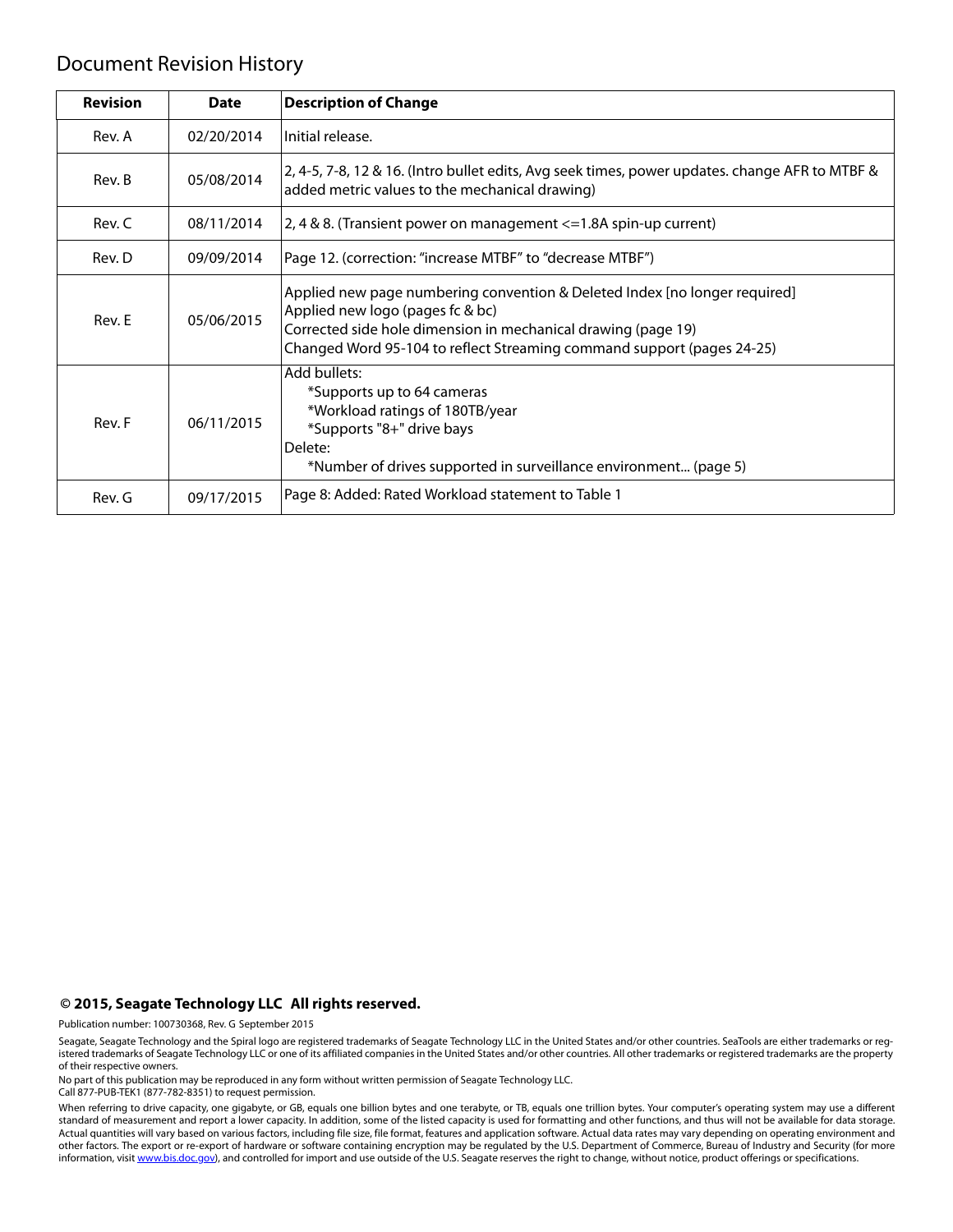## Contents

| 1.0 |      |        |                                                                        |  |
|-----|------|--------|------------------------------------------------------------------------|--|
|     | 1.1  |        |                                                                        |  |
| 2.0 |      |        |                                                                        |  |
|     | 2.1  |        |                                                                        |  |
|     | 2.2  |        |                                                                        |  |
|     |      | 2.2.1  |                                                                        |  |
|     | 2.3  |        |                                                                        |  |
|     | 2.4  |        |                                                                        |  |
|     | 2.5  |        |                                                                        |  |
|     | 2.6  |        |                                                                        |  |
|     | 2.7  |        |                                                                        |  |
|     | 2.8  |        |                                                                        |  |
|     |      | 2.8.1  |                                                                        |  |
|     |      | 2.8.2  |                                                                        |  |
|     |      | 2.8.3  |                                                                        |  |
|     |      | 2.8.4  |                                                                        |  |
|     | 2.9  |        |                                                                        |  |
|     |      | 2.9.1  |                                                                        |  |
|     |      | 2.9.2  |                                                                        |  |
|     |      | 2.9.3  |                                                                        |  |
|     |      | 2.9.4  |                                                                        |  |
|     |      | 2.9.5  |                                                                        |  |
|     |      | 2.9.6  |                                                                        |  |
|     |      | 2.9.7  |                                                                        |  |
|     | 2.10 |        |                                                                        |  |
|     |      | 2.10.1 |                                                                        |  |
|     | 2.11 |        |                                                                        |  |
|     | 2.12 |        |                                                                        |  |
|     | 2.13 |        |                                                                        |  |
|     | 2.14 |        |                                                                        |  |
|     |      | 2.14.1 |                                                                        |  |
|     |      | 2.14.2 |                                                                        |  |
|     |      | 2.14.3 |                                                                        |  |
|     | 2.15 |        |                                                                        |  |
|     |      | 2.15.1 | European Union Restriction of Hazardous Substances (RoHS) Directive 17 |  |
|     |      | 2.15.2 | China Restriction of Hazardous Substances (RoHS) Directive  17         |  |
|     | 2.16 |        |                                                                        |  |
|     |      |        |                                                                        |  |
| 3.0 |      |        |                                                                        |  |
|     | 3.1  |        |                                                                        |  |
|     | 3.2  |        |                                                                        |  |
|     | 3.3  |        |                                                                        |  |
|     | 3.4  |        |                                                                        |  |
| 4.0 |      |        |                                                                        |  |
|     | 4.1  |        |                                                                        |  |
|     | 4.2  |        |                                                                        |  |
|     | 4.3  |        |                                                                        |  |
|     |      | 4.3.1  |                                                                        |  |
|     |      | 4.3.2  |                                                                        |  |
|     |      |        |                                                                        |  |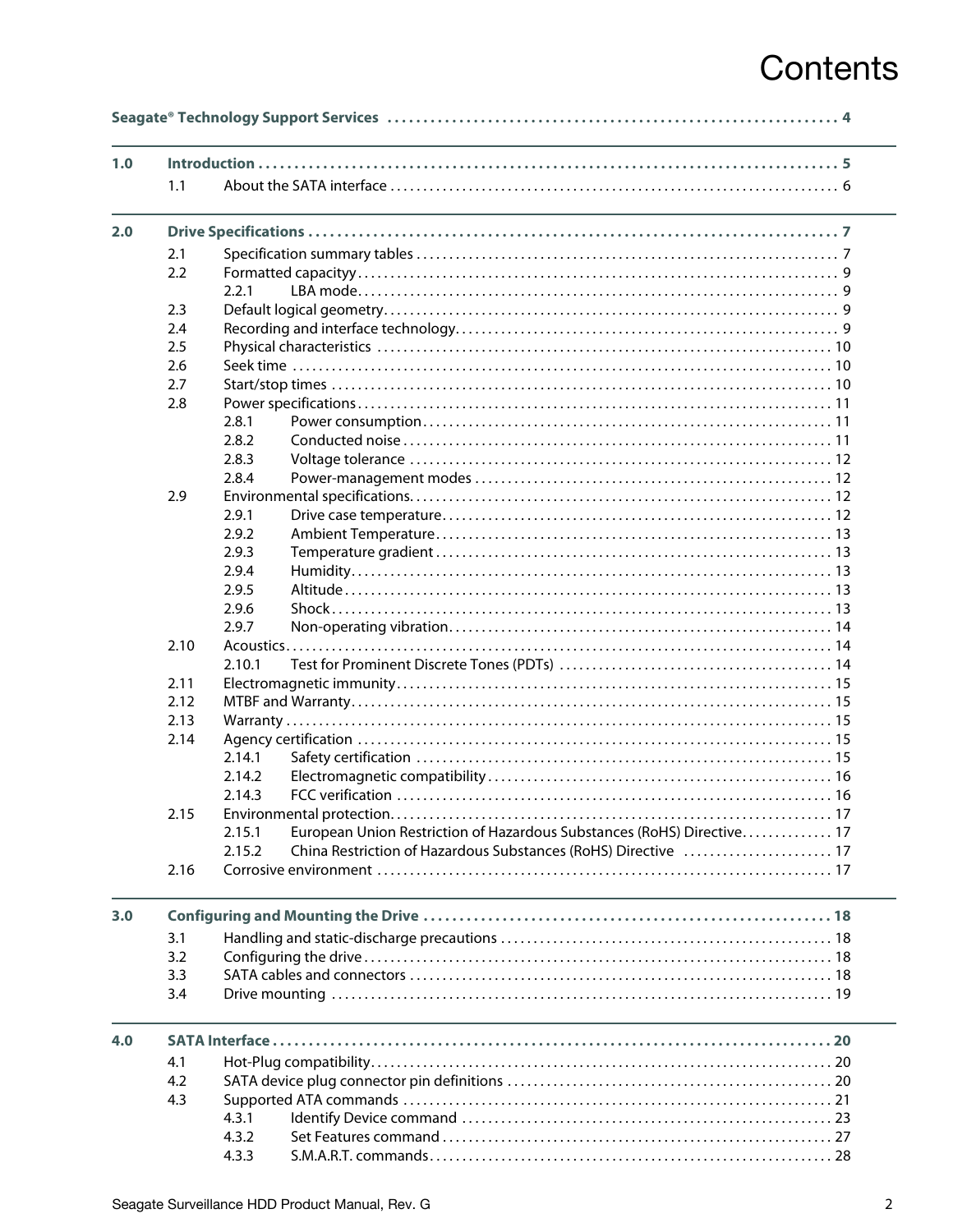## Figures

| Figure 1 |  |
|----------|--|
| Figure 2 |  |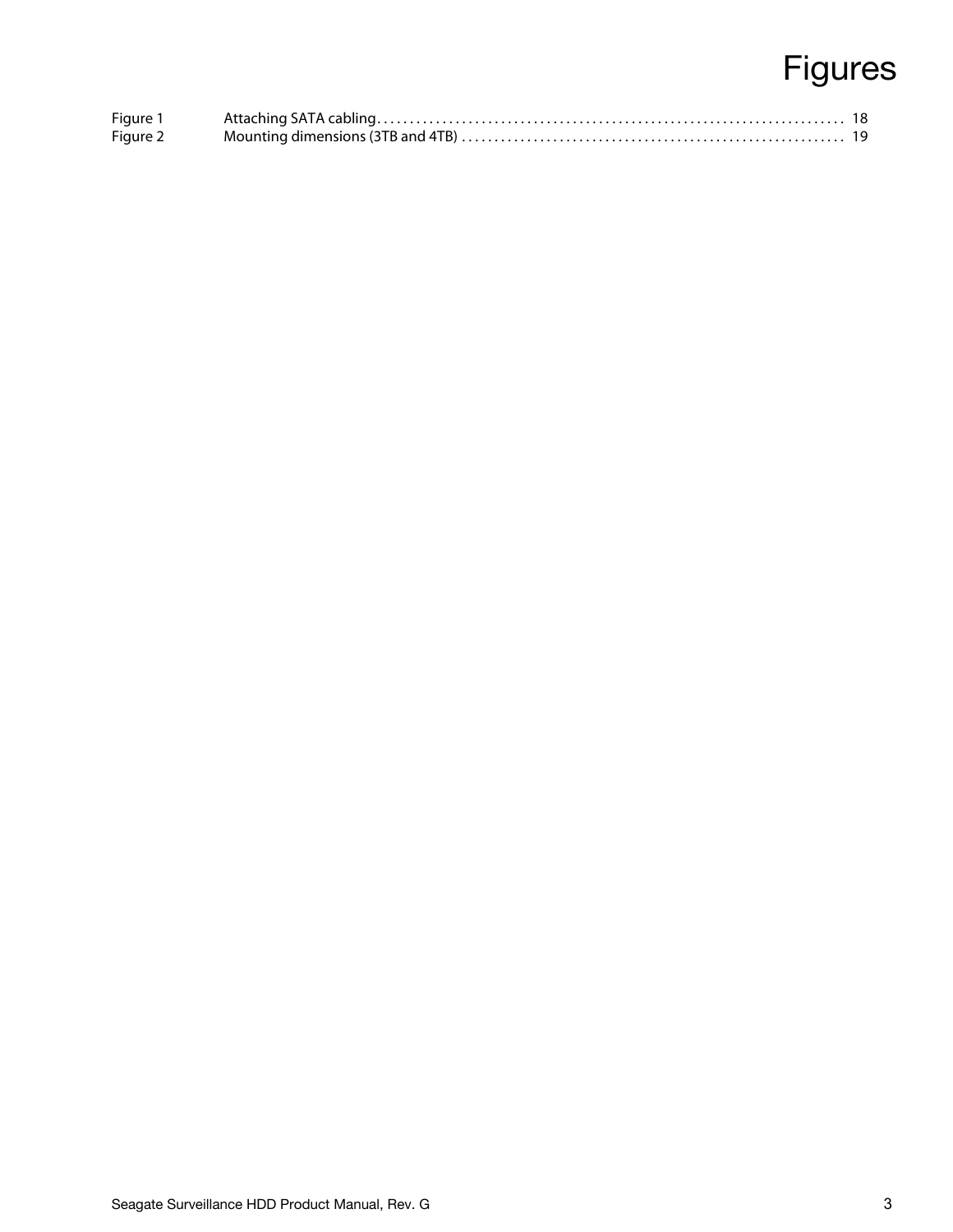## Seagate® Technology Support Services

<span id="page-4-0"></span>For information regarding online support and services, visit: [http://www.seagate.com/contacts/](http://www.seagate.com/about/contact-us/technical-support/)

Available services include:

- Presales & Technical support
- Global Support Services telephone numbers & business hours
- Authorized Service Centers

For information regarding Warranty Support, visit:<http://www.seagate.com/support/warranty-and-replacements/>

For information regarding data recovery services, visit: [http://www.seagate.com/services-software/seagate-recovery](http://www.seagate.com/services-software/data-recovery-services/)[services/recover/](http://www.seagate.com/services-software/data-recovery-services/)

For Seagate OEM and Distribution partner portal, visit:<http://www.seagate.com/partners>

For Seagate reseller portal, visit:<http://www.seagate.com/partners>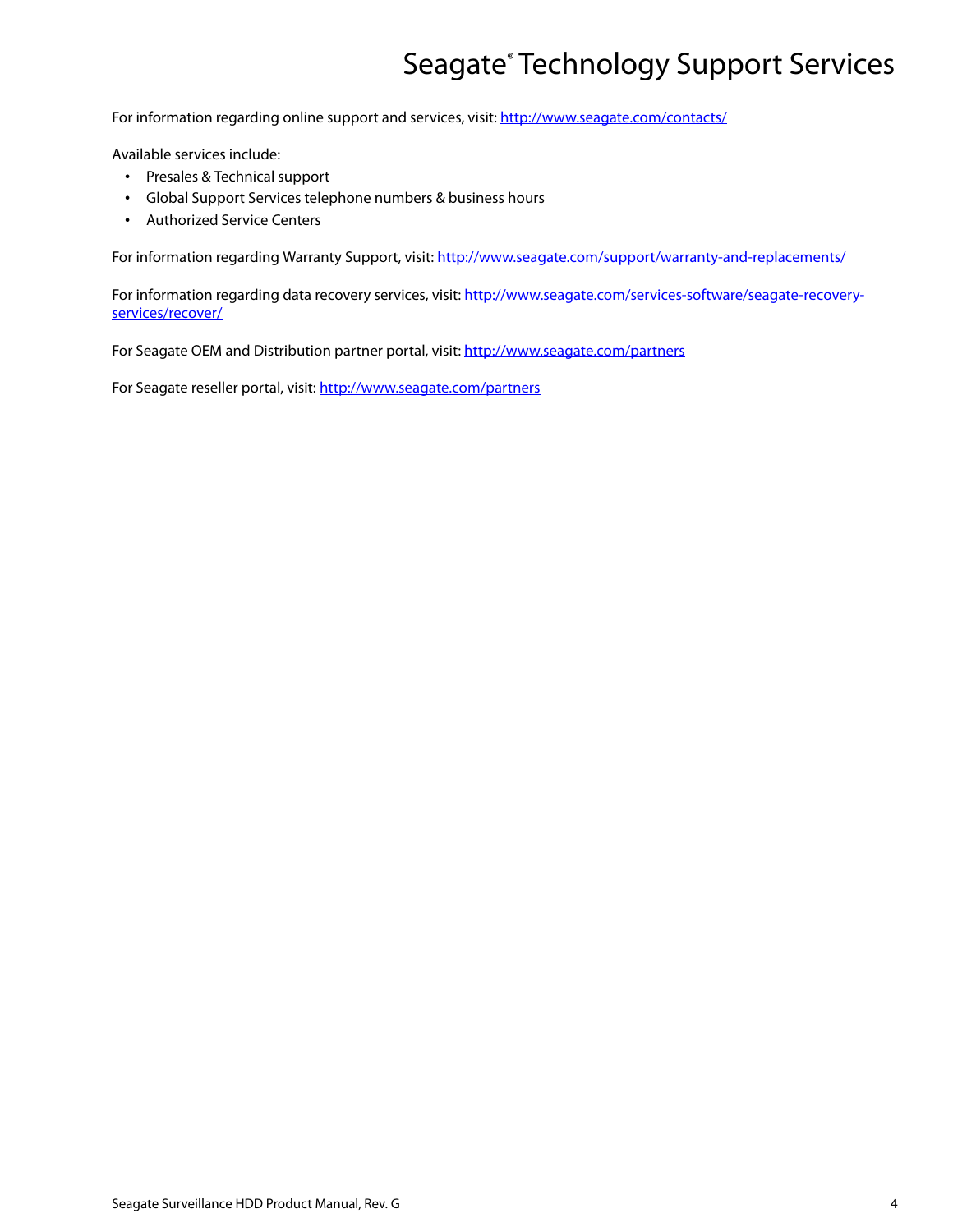## <span id="page-5-0"></span>**1.0 Introduction**

This manual describes the functional, mechanical and interface specifications for the following Seagate® Surveillance HDD model drives:

## ST4000VX000 ST3000VX002

These drives provide the following key features:

- Reliability for 24×7 video surveillance applications
- Thermal monitoring and reporting for 24×7 operations
- Uncompromising reliability supports flexible surveillance design with case temperatures up to 70ºC
- Supports up to 64 cameras
- Workload ratings of 180TB/year
- Supports "8+" drive bays
- Performance-tuned for seamless video applications
- Built-in error recovery for non-stop video streaming
- Best-in-class acoustic performance means virtually silent operation
- Low-RPM spindle speed
- Low activity power
- Idle3 power mode support
- Supports ATA8 streaming commands
- 1M hour MTBF designed for high write duty cycle across Surveillance HDD
- Streaming video optimization consistent command completion times & ERC support across Surveillance HDD
- ATA AV Command support streaming video command support across Surveillance HDD
- Transient power on management <=1.8A spin-up current
- Rotational Vibration mitigation of system level rotational vibration inside Surveillance HDD
- TGMR recording technology provides the drives with increased areal density.
- State-of-the-art cache and on-the-fly error-correction algorithms
- Native Command Queuing with command ordering to increase performance in demanding applications
- Full-track multiple-sector transfer capability without local processor intervention
- Compliant with RoHS requirements in China and Europe
- SeaTools diagnostic software performs a drive self-test that eliminates unnecessary drive returns.
- Support for S.M.A.R.T. drive monitoring and reporting
- Supports latching SATA cables and connectors
- Worldwide Name (WWN) capability uniquely identifies the drive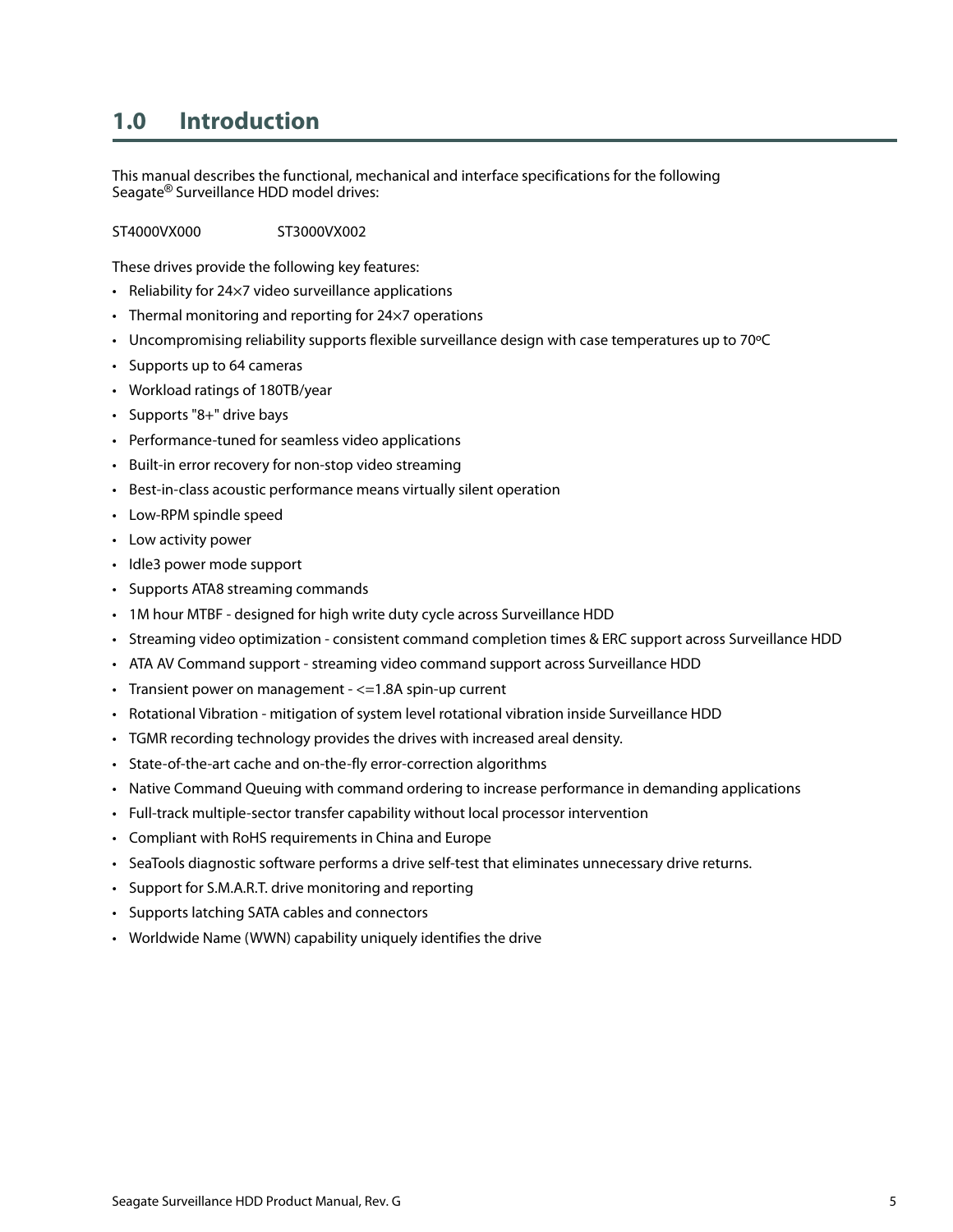## <span id="page-6-0"></span>**1.1 About the SATA interface**

The Serial ATA (SATA) interface provides several advantages over the traditional (parallel) ATA interface. The primary advantages include:

- Easy installation and configuration with true plug-and-play connectivity. It is not necessary to set any jumpers or other configuration options.
- Thinner and more flexible cabling for improved enclosure airflow and ease of installation.
- Scalability to higher performance levels.

In addition, SATA makes the transition from parallel ATA easy by providing legacy software support. SATA was designed to allow users to install a SATA host adapter and SATA disk drive in the current system and expect all of the existing applications to work as normal.

The SATA interface connects each disk drive in a point-to-point configuration with the SATA host adapter. There is no master/slave relationship with SATA devices like there is with parallel ATA. If two drives are attached on one SATA host adapter, the host operating system views the two devices as if they were both "masters" on two separate ports. This essentially means both drives behave as if they are Device 0 (master) devices.

The SATA host adapter and drive share the function of emulating parallel ATA device behavior to provide backward compatibility with existing host systems and software. The Command and Control Block registers, PIO and DMA data transfers, resets, and interrupts are all emulated.

The SATA host adapter contains a set of registers that shadow the contents of the traditional device registers, referred to as the Shadow Register Block. All SATA devices behave like Device 0 devices. For additional information about how SATA emulates parallel ATA, refer to the "Serial ATA International Organization: Serial ATA Revision 3.0". The specification can be downloaded from www.sata-io.org.

| <b>Note</b> | The host adapter may, optionally, emulate a master/slave environment to host software where two devices<br>on separate SATA ports are represented to host software as a Device 0 (master) and Device 1 (slave) accessed<br>at the same set of host bus addresses. A host adapter that emulates a master/slave environment manages<br>two sets of shadow registers. This is not a typical SATA environment. |
|-------------|------------------------------------------------------------------------------------------------------------------------------------------------------------------------------------------------------------------------------------------------------------------------------------------------------------------------------------------------------------------------------------------------------------|
|-------------|------------------------------------------------------------------------------------------------------------------------------------------------------------------------------------------------------------------------------------------------------------------------------------------------------------------------------------------------------------------------------------------------------------|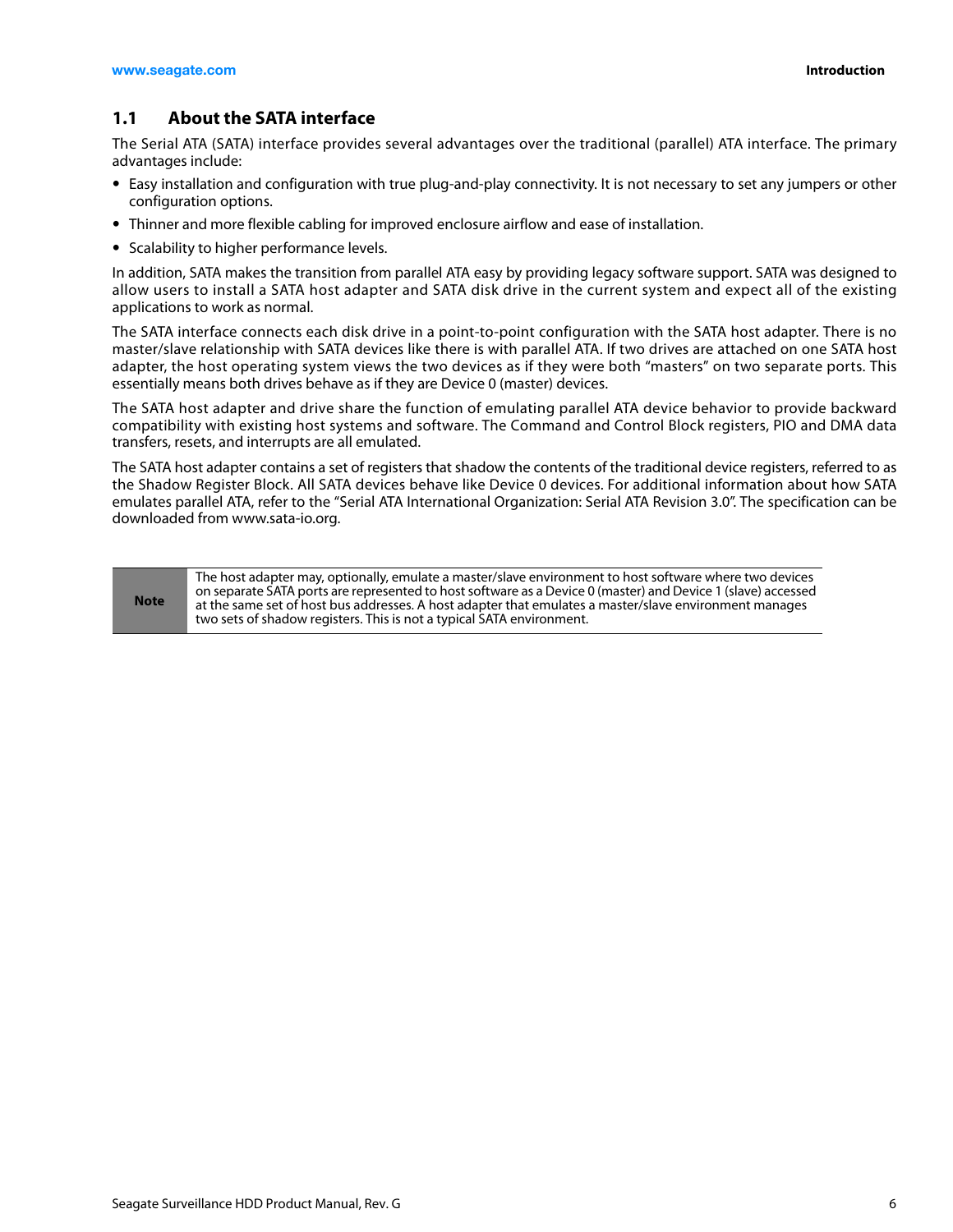## <span id="page-7-0"></span>**2.0 Drive Specifications**

Unless otherwise noted, all specifications are measured under ambient conditions, at 25°C, and nominal power. For convenience, the phrases the drive and this drive are used throughout this manual to indicate the following drive models:

ST4000VX000 ST3000VX002

## <span id="page-7-1"></span>**2.1 Specification summary tables**

The specifications listed in **Table 1** are for quick reference. For details on specification measurement or definition, refer to the appropriate section of this manual.

| <b>Drive Specification*</b>                                    | ST4000VX000                                                                | ST3000VX002   |  |
|----------------------------------------------------------------|----------------------------------------------------------------------------|---------------|--|
| Formatted capacity (512 bytes/sector)**                        | 4000GB (4TB)                                                               | 3000GB (3TB)  |  |
| <b>Guaranteed sectors</b>                                      | 7,814,037,168                                                              | 5,860,533,168 |  |
| Heads                                                          | 8                                                                          |               |  |
| <b>Disks</b>                                                   | $\overline{4}$                                                             |               |  |
| Bytes per sector<br>(4K physical emulated at 512-byte sectors) | 4096                                                                       |               |  |
| Default sectors per track                                      | 63                                                                         |               |  |
| Default read/write heads                                       | 16                                                                         |               |  |
| Default cylinders                                              | 16,383                                                                     |               |  |
| Recording density (max)                                        | 1807kFCI                                                                   | 1550kFCI      |  |
| Track density (avg)                                            | 340ktracks/in                                                              |               |  |
| Areal density (avg)                                            | 625Gb/in <sup>2</sup>                                                      | 536Gb/in $^2$ |  |
| Internal data transfer rate (max)                              | 1813Mb/s                                                                   |               |  |
| Maximum sustained data rate, OD read (MB/s)                    | 180MB/s                                                                    |               |  |
| ATA data-transfer modes supported                              | PIO modes: 0 to 4<br>Multiword DMA modes: 0 to 2<br>Ultra DMA modes 0 to 6 |               |  |
| I/O data-transfer rate (max)                                   | 600MB/s                                                                    |               |  |
| Cache buffer                                                   | 64MB                                                                       |               |  |
| Height (max)                                                   | 26.1mm / 1.028 in                                                          |               |  |
| Width (max)                                                    | 101.6mm /4.0 in $(\pm 0.010 \text{ in})$                                   |               |  |
| Length (max)                                                   | 146.99mm / 5.787 in                                                        |               |  |
| Weight (typical)                                               | 610g / 1.345 lb                                                            |               |  |
| Average latency                                                | 5.1ms                                                                      |               |  |
| Power-on to ready (max)                                        | < 17.0s                                                                    |               |  |
| Standby to ready (max)                                         | < 17.0s                                                                    |               |  |
| Average seek, read (typical)<br>Average seek, write (typical)  | $<$ 9.5 $ms$<br>$<$ 9.5 $ms$                                               |               |  |
| Startup current (typical) 12V                                  | $\leq 1.8A$                                                                |               |  |
| Voltage tolerance (including noise)                            | 5V:±5%<br>$12V: \pm 10\%$                                                  |               |  |
| Ambient temperature (drive case temperature)                   | 0° to 70°C (operating)<br>-40° to 70°C (non-operating)                     |               |  |
| Temperature gradient                                           | 20°C per hour max (operating)<br>30°C per hour max (nonoperating)          |               |  |
| Relative humidity                                              | 5% to 90% (operating)<br>5% to 95% (nonoperating)                          |               |  |
| Relative humidity gradient (max)                               | 30% per hour                                                               |               |  |
|                                                                |                                                                            |               |  |

*Table 1 Drive specifications summary for 4TB and 3TB models*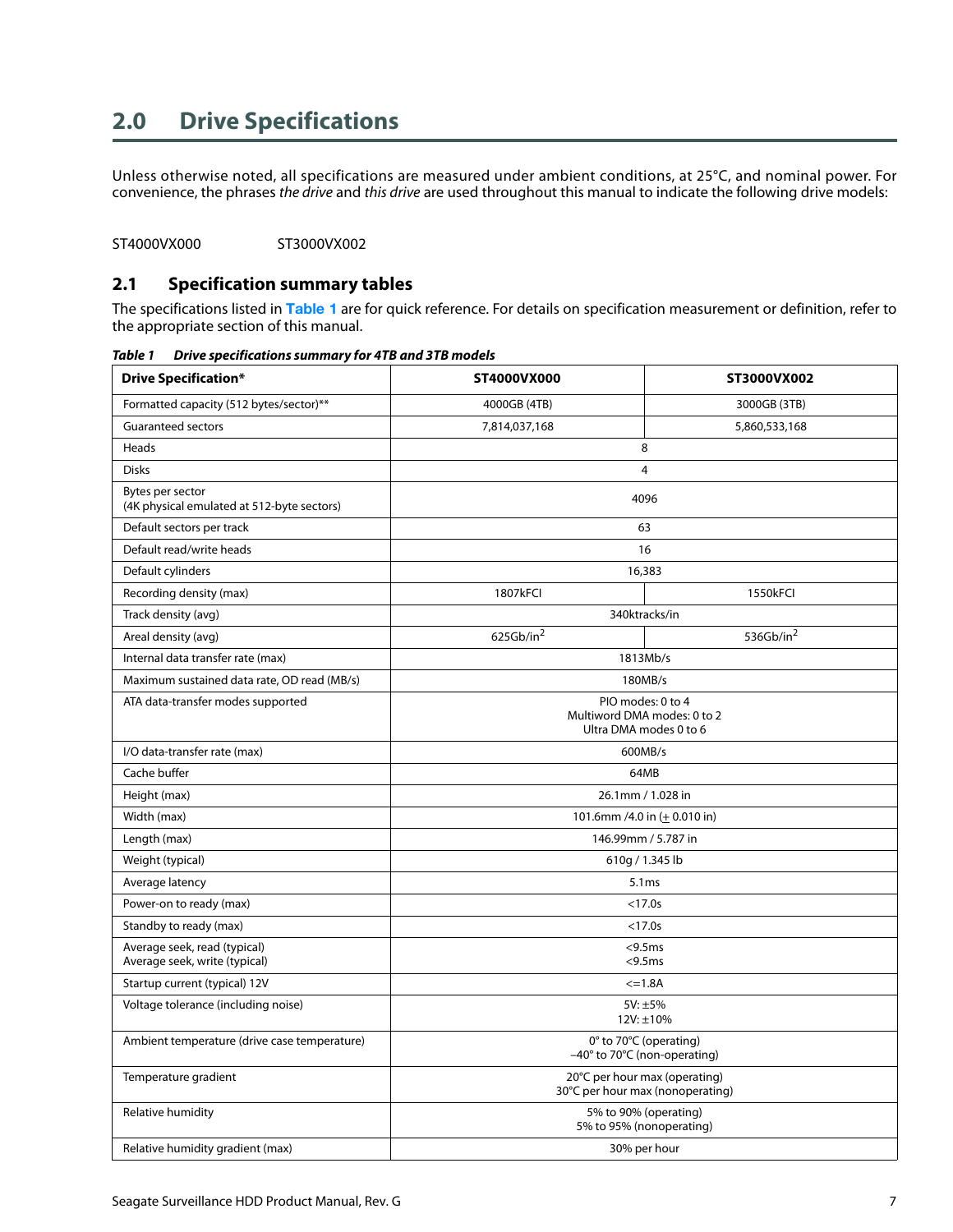## *Table 1 Drive specifications summary for 4TB and 3TB models (continued)*

| <b>Drive Specification*</b>                                                 | ST4000VX000<br>ST3000VX002                                                                                                                                                                                                                                                                                                                                                                                                       |                                                                                                 |  |
|-----------------------------------------------------------------------------|----------------------------------------------------------------------------------------------------------------------------------------------------------------------------------------------------------------------------------------------------------------------------------------------------------------------------------------------------------------------------------------------------------------------------------|-------------------------------------------------------------------------------------------------|--|
| Wet bulb temperature (max)                                                  | 37.7°C max (operating)<br>40.0°C max (nonoperating)                                                                                                                                                                                                                                                                                                                                                                              |                                                                                                 |  |
| Altitude, operating                                                         |                                                                                                                                                                                                                                                                                                                                                                                                                                  | -304m to 3048m<br>(-1000 ft to 10,000 ft)                                                       |  |
| Altitude, non-operating<br>(below mean sea level, max)                      |                                                                                                                                                                                                                                                                                                                                                                                                                                  | -304m to12,192m<br>$(-1000ft to 40.000 + ft)$                                                   |  |
| Operational Shock (max)                                                     |                                                                                                                                                                                                                                                                                                                                                                                                                                  | 80 Gs at 2ms                                                                                    |  |
| Non-Operational Shock (max)                                                 |                                                                                                                                                                                                                                                                                                                                                                                                                                  | 300 Gs at 2ms                                                                                   |  |
| Vibration, operating                                                        |                                                                                                                                                                                                                                                                                                                                                                                                                                  | 2Hz to 22Hz: 0.25 Gs, Limited displacement<br>22Hz to 350Hz: 0.50 Gs<br>350Hz to 500Hz: 0.25 Gs |  |
| Vibration, non-operating                                                    | 5Hz to 22Hz: 3.0 Gs<br>22Hz to 350Hz: 3.0 Gs<br>350Hz to 500Hz: 3.0 Gs                                                                                                                                                                                                                                                                                                                                                           |                                                                                                 |  |
| Drive acoustics, sound power                                                |                                                                                                                                                                                                                                                                                                                                                                                                                                  |                                                                                                 |  |
| Idle***                                                                     | 2.3 bels (typical)<br>2.4 bels (max)                                                                                                                                                                                                                                                                                                                                                                                             |                                                                                                 |  |
| Seek                                                                        | 2.5 bels (typical)<br>2.6 bels (max)                                                                                                                                                                                                                                                                                                                                                                                             |                                                                                                 |  |
| Non-recoverable read errors                                                 | 1 per 10 <sup>14</sup> bits read                                                                                                                                                                                                                                                                                                                                                                                                 |                                                                                                 |  |
| Mean Time Between Failure (MTBF)                                            | 1,000,000 hrs                                                                                                                                                                                                                                                                                                                                                                                                                    |                                                                                                 |  |
| <b>Rated Workload</b>                                                       | Average annualized workload rating: <180 TB/year.<br>The AFR specification for the product assumes the I/O workload does not exceed the average<br>annualized workload rate limit of 180 TB/year. Workloads exceeding the annualized rate may<br>degrade the product AFR and impact reliability as experienced by the particular application.<br>The average annualized workload rate limit is in units of TB per calendar year. |                                                                                                 |  |
| Warranty                                                                    | To determine the warranty for a specific drive, use a web browser to access the following web<br>page: http://www.seagate.com/support/warranty-and-replacements/<br>From this page, click on "Check to see if the drive is under Warranty". Users will be asked to<br>provide the drive serial number, model number (or part number) and country of purchase. The<br>system will display the warranty information for the drive. |                                                                                                 |  |
| Load/Unload cycles (25°C, 50% rel. humidity)                                | 300,000 at 25°C, 50% rel. humidity                                                                                                                                                                                                                                                                                                                                                                                               |                                                                                                 |  |
| Supports Hotplug operation per the<br>Serial ATA Revision 3.0 specification | Yes                                                                                                                                                                                                                                                                                                                                                                                                                              |                                                                                                 |  |

\*All specifications above are based on native configurations.

\*\* One GB equals one billion bytes and 1TB equals one trillion bytes when referring to hard drive capacity. Accessible capacity may vary depending on operating environment and formatting.

\*\*\* During periods of drive idle, some offline activity may occur according to the S.M.A.R.T. specification, which may increase acoustic and power to operational levels.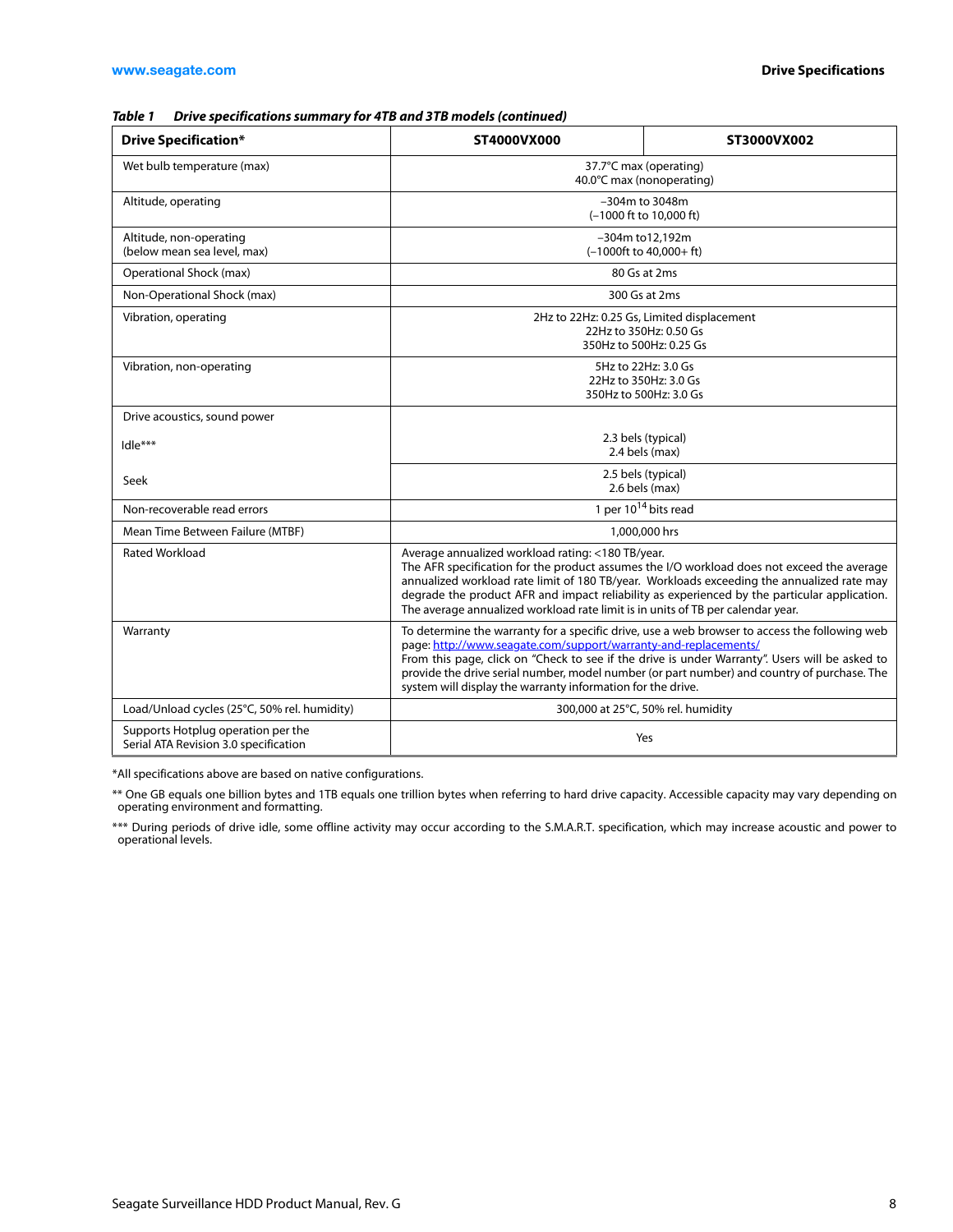## <span id="page-9-0"></span>**2.2 Formatted capacityy**

| Model       | Formatted<br>capacity* | Guaranteed<br>sectors | Bytes per sector |
|-------------|------------------------|-----------------------|------------------|
| ST4000VX000 | 4000GB                 | 7,814,037,168         | 4Κ               |
| ST3000VX002 | 3000GB                 | 5,860,533,168         |                  |

\*One GB equals one billion bytes and 1TB equals one trillion bytes when referring to hard drive capacity. Accessible capacity may vary depending on operating environment and formatting.

## <span id="page-9-1"></span>**2.2.1 LBA mode**

When addressing these drives in LBA mode, all blocks (sectors) are consecutively numbered from 0 to  $n-1$ , where n is the number of guaranteed sectors as defined above.

See [Section 4.3.1, "Identify Device command"](#page-23-0) (words 60-61 and 100-103) for additional information about 48-bit addressing support of drives with capacities over 137GB.

## <span id="page-9-2"></span>**2.3 Default logical geometry**

- **Cylinders**: 16,383
- **Read/write heads**: 16
- **Sectors per track**: 63

## **LBA mode**

When addressing these drives in LBA mode, all blocks (sectors) are consecutively numbered from 0 to  $n-1$ , where n is the number of guaranteed sectors as defined above.

## <span id="page-9-3"></span>**2.4 Recording and interface technology**

| <b>Interface</b>                                     | <b>SATA</b> |
|------------------------------------------------------|-------------|
| <b>Recording method</b>                              | <b>TGMR</b> |
| <b>Recording density</b>                             |             |
| 4TB                                                  | 1807kFCI    |
| 3TB                                                  | 1550kFCI    |
| Track density (ktracks/inch avg)                     | 340         |
| <b>Areal density</b> (Gb/in <sup>2</sup> )           |             |
| 4TB                                                  | 625         |
| 3TB                                                  | 536         |
| <b>Internal data transfer rate (Mb/s max)</b>        | 1813        |
| Maximum sustained data transfer rate, OD read (MB/s) | 180         |
| I/O data-transfer rate (MB/s max)                    | 600         |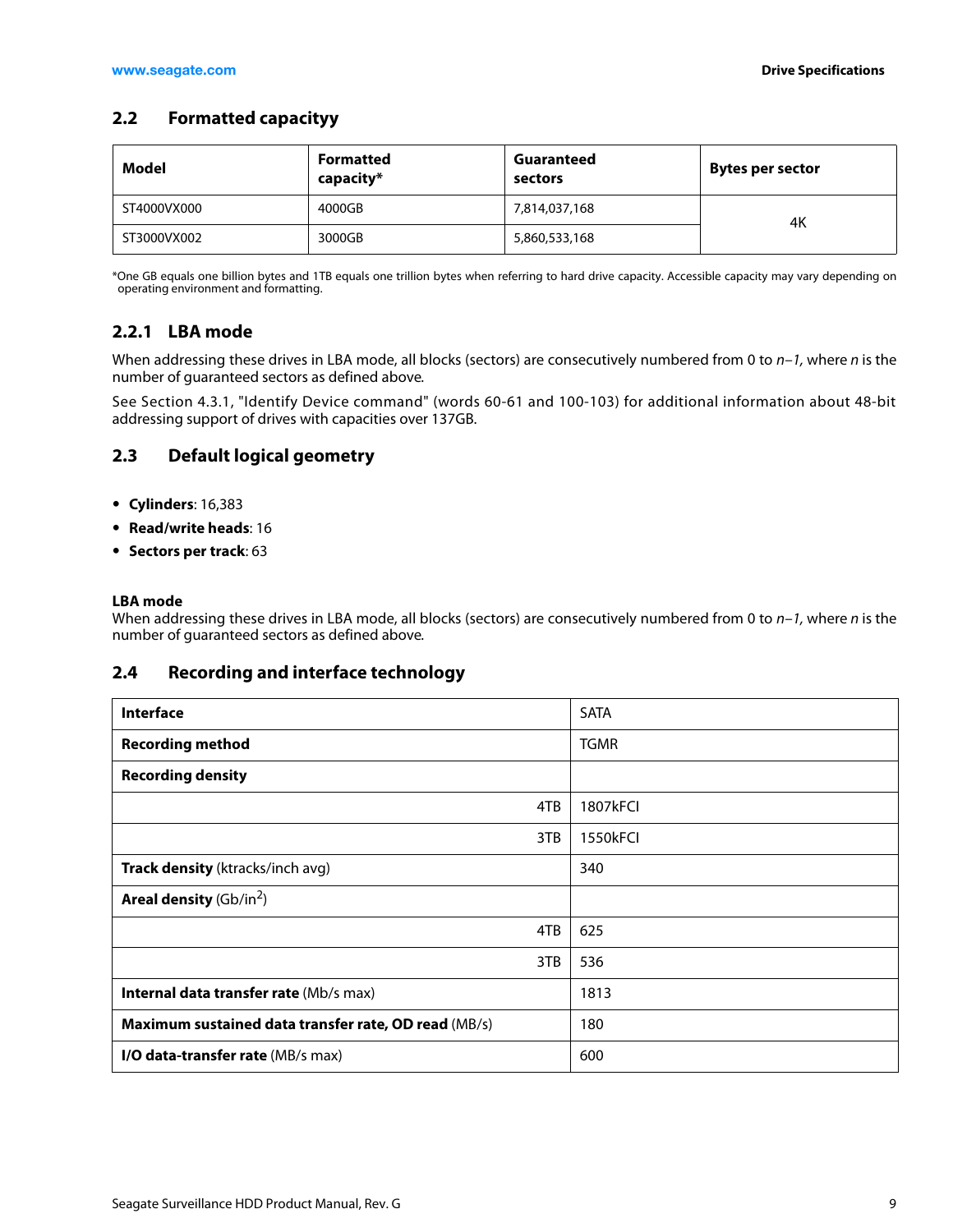## <span id="page-10-0"></span>**2.5 Physical characteristics**

| <b>Maximum height</b> | 26.11mm / 1.028 in                        |
|-----------------------|-------------------------------------------|
| Maximum width         | 101.6mm / 4.0 in $(\pm 0.010 \text{ in})$ |
| <b>Maximum length</b> | 146.99mm / 5.787 in                       |
| <b>Typical weight</b> | 610g / 1.345 lb                           |
| <b>Cache buffer</b>   | 64MB                                      |

## <span id="page-10-1"></span>**2.6 Seek time**

Seek measurements are taken with nominal power at 25°C ambient temperature. All times are measured using drive diagnostics. The specifications in the table below are defined as follows:

- Track-to-track seek time is an average of all possible single-track seeks in both directions.
- Average seek time is a true statistical random average of at least 5000 measurements of seeks between random tracks, less overhead.

| Typical seek times (ms) | Read | Write |
|-------------------------|------|-------|
| Track-to-track          | 1.0  | 1.2   |
| Average                 | <9.5 |       |
| Average latency         | 5.1  |       |

**Note**

These drives are designed to consistently meet the seek times represented in this manual. Physical seeks, regardless of mode (such as track-to-track and average), are expected to meet the noted values. However, due to the manner in which these drives are formatted, benchmark tests that include command overhead or measure logical seeks may produce results that vary from these specifications.

## <span id="page-10-2"></span>**2.7 Start/stop times**

The start/stop times listed below are for 3TB and 4TB models.

| Power-on to ready (in seconds)     | 15 (typical) / 17 (max) |  |
|------------------------------------|-------------------------|--|
| Standby to ready (in seconds)      | 15 (typical) / 17 (max) |  |
| Ready to spindle stop (in seconds) | 10 (typical) / 11 (max) |  |

Time-to-ready may be longer than normal if the drive power is removed without going through normal OS powerdown procedures.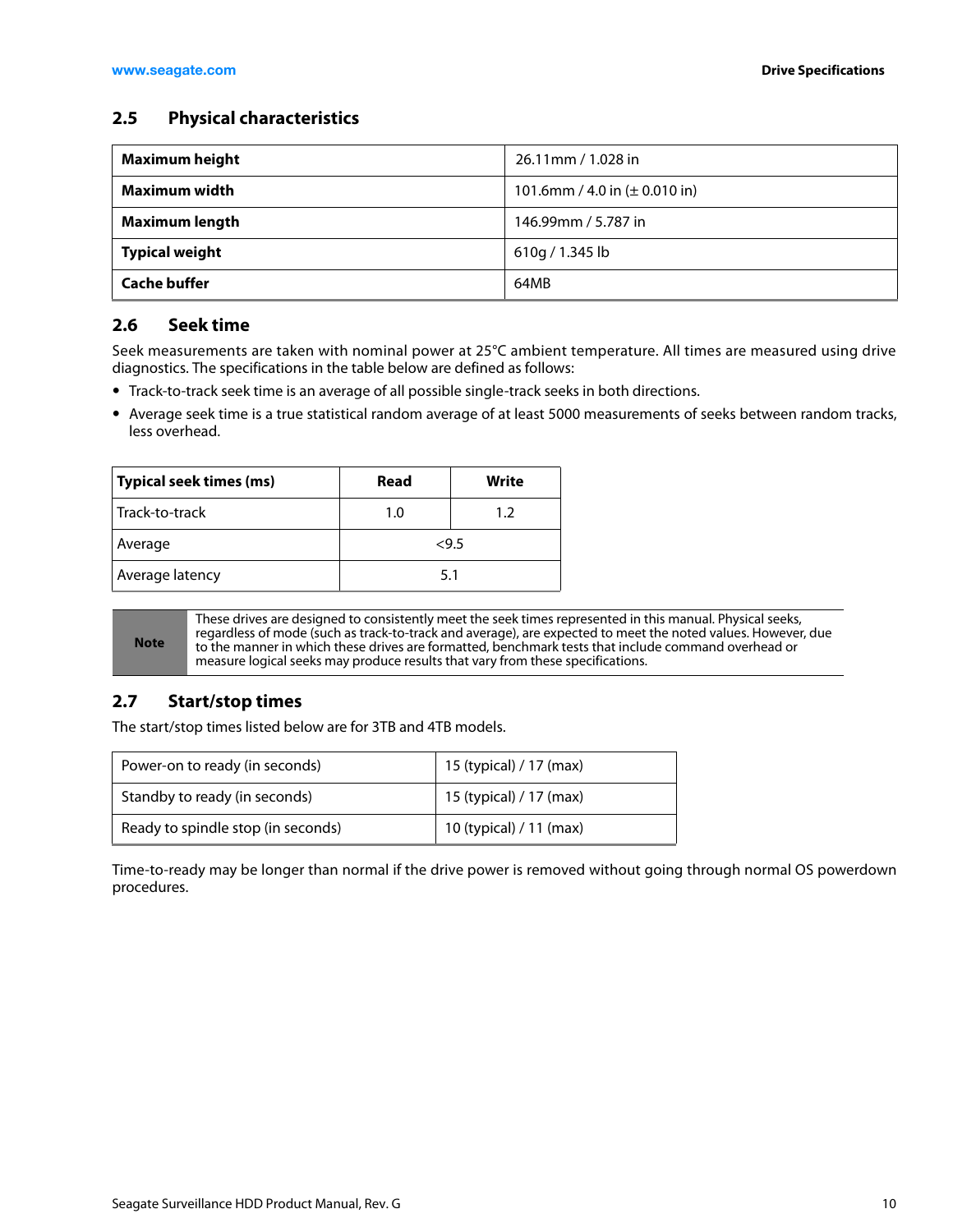## <span id="page-11-0"></span>**2.8 Power specifications**

The drive receives DC power (+5V or +12V) through a native SATA power connector. Refer to **[Figure 1 on page 18](#page-18-4)**.

## <span id="page-11-1"></span>**2.8.1 Power consumption**

Power requirements for the drives are listed in **[Table 2](#page-11-3)**. Typical power measurements are based on an average of drives tested, under nominal conditions, using 5.0V and 12.0V input voltage at 25°C ambient temperature.

• Spinup power

Spinup power is measured from the time of power-on to the time that the drive spindle reaches operating speed.

• Read/write power and current

Read/write power is measured with the heads on track, based on a 16-sector write followed by a 32-ms delay, then a 16-sector read followed by a 32-ms delay.

• Operating power and current

Operating power is measured using 40 percent random seeks, 40 percent read/write mode (1 write for each 10 reads) and 20 percent drive idle mode.

• Idle mode power

Idle mode power is measured with the drive up to speed, with servo electronics active and with the heads in a random track location.

• Standby mode

During Standby mode, the drive accepts commands, but the drive is not spinning, and the servo and read/write electronics are in power-down mode.

| <b>Power dissipation</b><br>(4-disk values shown) | Avg (watts 25°C) | Avg 5V typ amps | Avg 12V typ amps |
|---------------------------------------------------|------------------|-----------------|------------------|
| Spinup                                            |                  |                 | $\le$ = 1.8A     |
| $Idle* +$                                         | 4.00             | 0.109           | 0.289            |
| Operating                                         | 5.60             | 0.319           | 0.329            |
| Standby                                           | 0.50             | 0.08            | 0.004            |
| Sleep                                             | 0.50             | 0.08            | 0.004            |

<span id="page-11-3"></span>*Table 2 DC power requirements (3TB and 4TB)*

\* Idle1. During periods of drive idle, some offline activity may occur according to the S.M.A.R.T. specification, which may increase acoustic and power to operational levels.

†5W IDLE with DIPLM Enabled

## <span id="page-11-2"></span>**2.8.2 Conducted noise**

Input noise ripple is measured at the host system power supply across an equivalent 80-ohm resistive load on the +12 volt line or an equivalent 15-ohm resistive load on the +5 volt line.

- Using 12-volt power, the drive is expected to operate with a maximum of 120 mV peak-to-peak square-wave injected noise at up to 10MHz.
- Using 5-volt power, the drive is expected to operate with a maximum of 100 mV peak-to-peak square-wave injected noise at up to 10MHz.

**Note** Equivalent resistance is calculated by dividing the nominal voltage by the typical RMS read/write current.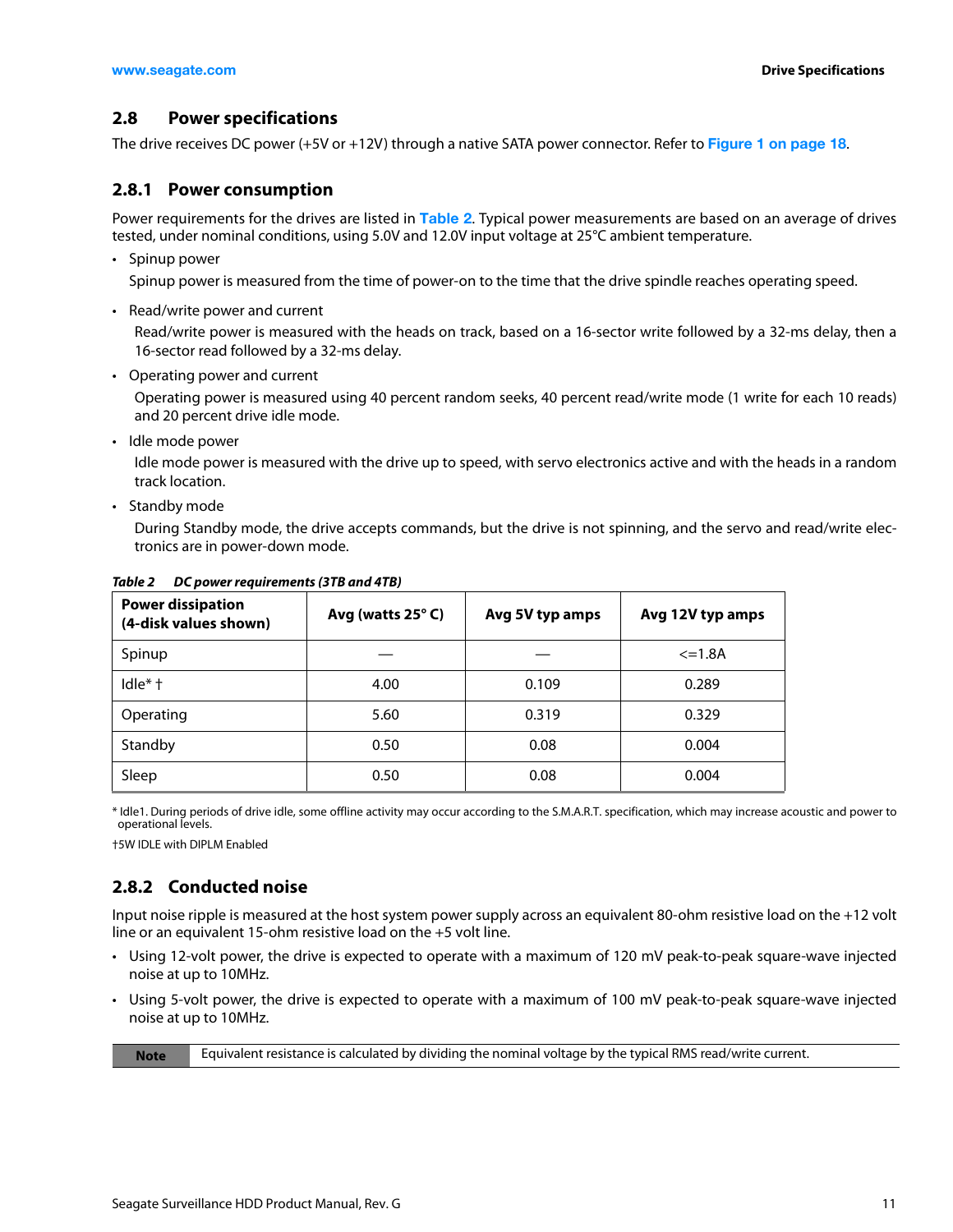## <span id="page-12-0"></span>**2.8.3 Voltage tolerance**

Voltage tolerance (including noise):

- $5V \pm 5\%$
- $12V \pm 10\%$

## <span id="page-12-1"></span>**2.8.4 Power-management modes**

The drive provides programmable power management to provide greater energy efficiency. In most systems, users can control power management through the system setup program. The drive features the following power-management modes:

| <b>Power modes</b> | <b>Heads</b>    | <b>Spindle</b> | <b>Buffer</b>   |
|--------------------|-----------------|----------------|-----------------|
| Active             | Tracking        | Rotating       | Enabled         |
| Idle               | <b>Tracking</b> | Rotating       | Enabled         |
| Standby            | Parked          | Stopped        | Enabled         |
| Sleep              | Parked          | Stopped        | <b>Disabled</b> |

• Active mode

The drive is in Active mode during the read/write and seek operations.

• Idle mode

The buffer remains enabled, and the drive accepts all commands and returns to Active mode any time disk access is necessary.

• Standby mode

The drive enters Standby mode when the host sends a Standby Immediate command. If the host has set the standby timer, the drive can also enter Standby mode automatically after the drive has been inactive for a specifiable length of time. The standby timer delay is established using a Standby or Idle command. In Standby mode, the drive buffer is enabled, the heads are parked and the spindle is at rest. The drive accepts all commands and returns to Active mode any time disk access is necessary.

• Sleep mode

The drive enters Sleep mode after receiving a Sleep command from the host. In Sleep mode, the drive buffer is disabled, the heads are parked and the spindle is at rest. The drive leaves Sleep mode after it receives a Hard Reset or Soft Reset from the host. After receiving a reset, the drive exits Sleep mode and enters Standby mode with all current translation parameters intact.

• Idle and Standby timers

Each time the drive performs an Active function (read, write or seek), the standby timer is reinitialized and begins counting down from its specified delay times to zero. If the standby timer reaches zero before any drive activity is required, the drive makes a transition to Standby mode. In both Idle and Standby mode, the drive accepts all commands and returns to Active mode when disk access is necessary.

## <span id="page-12-2"></span>**2.9 Environmental specifications**

This section provides the temperature, humidity, shock, and vibration specifications for SV HDDs. This section provides the temperature, humidity, shock, and vibration specifications.

## <span id="page-12-3"></span>**2.9.1 Drive case temperature**

Ambient temperature is defined as the temperature of the environment immediately surrounding the drive. Above 1000ft. (305 meters), the maximum temperature is derated linearly by 1°C every 1000 ft. Drive case temperature should be measured at the location indicated in **[Figure 2](#page-19-1)**.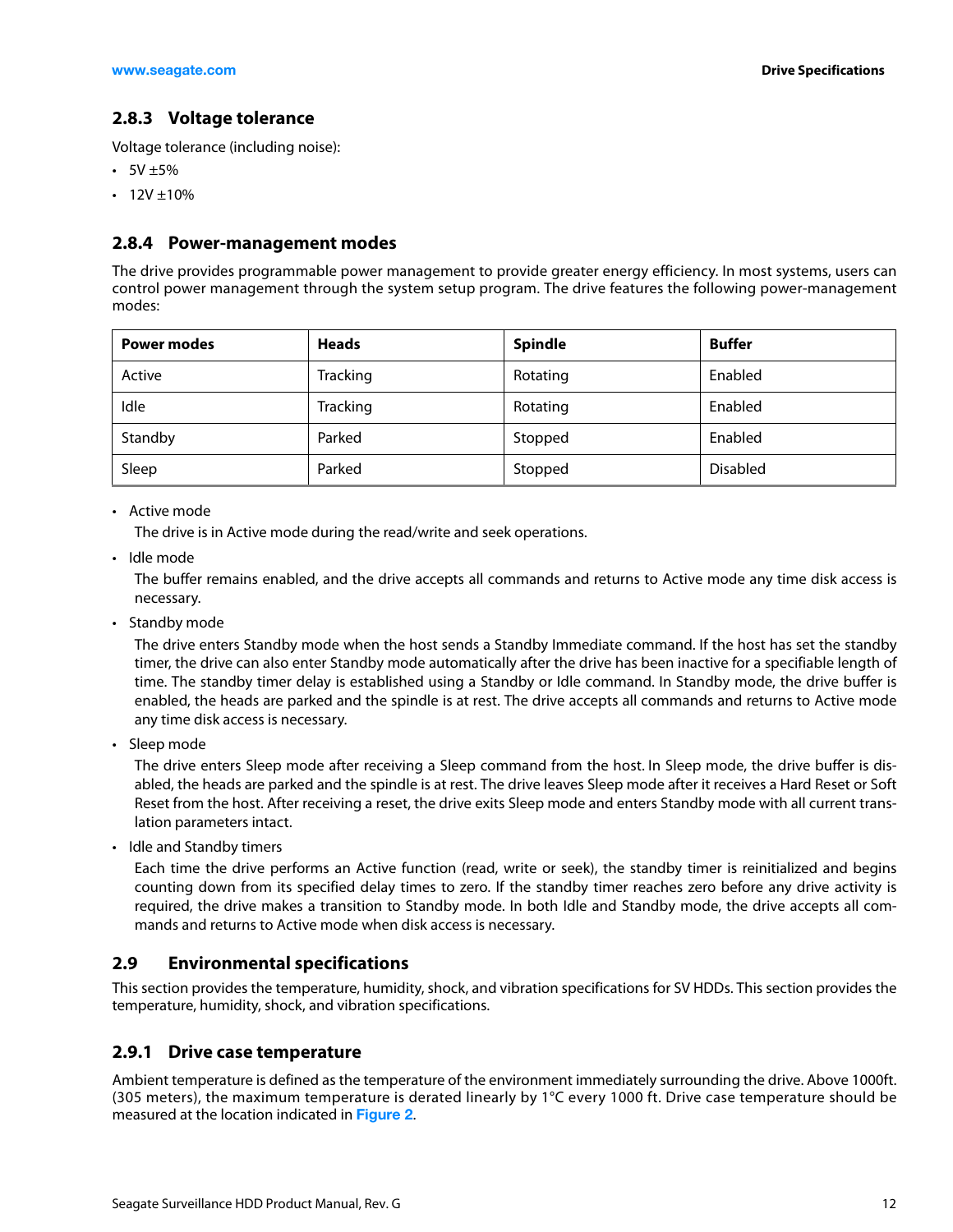## <span id="page-13-0"></span>**2.9.2 Ambient Temperature**

| <b>Operating</b>     | $0^\circ$ to 70°C                 |
|----------------------|-----------------------------------|
| <b>Non-operating</b> | –40 $^{\circ}$ to 70 $^{\circ}$ C |

## <span id="page-13-1"></span>**2.9.3 Temperature gradient**

| <b>Operating</b> | 20°C per hour (68°F per hour max), without condensation |  |  |
|------------------|---------------------------------------------------------|--|--|
| Non-operating    | 30°C per hour (86°F per hour max)                       |  |  |

## <span id="page-13-2"></span>**2.9.4 Humidity**

## **2.9.4.1 Relative humidity**

| <b>Operating</b> | 5% to 90% non-condensing (30% per hour max) |
|------------------|---------------------------------------------|
| Nonoperating     | 5% to 95% non-condensing (30% per hour max) |

## **2.9.4.2 Wet bulb temperature**

| <b>Operating</b> | 37.7°C (99.9°F max) |
|------------------|---------------------|
| Non-operating    | 40°C (104°F max)    |

## <span id="page-13-3"></span>**2.9.5 Altitude**

| <b>Operating</b> | $-304$ m to 3048m (-1000 ft. to 10,000 ft.)    |  |  |
|------------------|------------------------------------------------|--|--|
| Non-operating    | $-304$ m to 12,192m (-1000 ft. to 40,000+ ft.) |  |  |

## <span id="page-13-4"></span>**2.9.6 Shock**

All shock specifications assume that the drive is mounted securely with the input shock applied at the drive mounting screws. Shock may be applied in the X, Y or Z axis.

## **2.9.6.1 Operating shock**

These drives comply with the performance levels specified in this document when subjected to a maximum operating shock of 80 Gs based on half-sine shock pulses of 2ms during read operations. Shocks should not be repeated more than 2 times per second.

## **2.9.6.2 Non-operating shock**

## **3TB and 4TB**

The non-operating shock level that the drive can experience without incurring physical damage or degradation in performance when subsequently put into operation is 300 Gs based on a non-repetitive half-sine shock pulse of 2ms duration.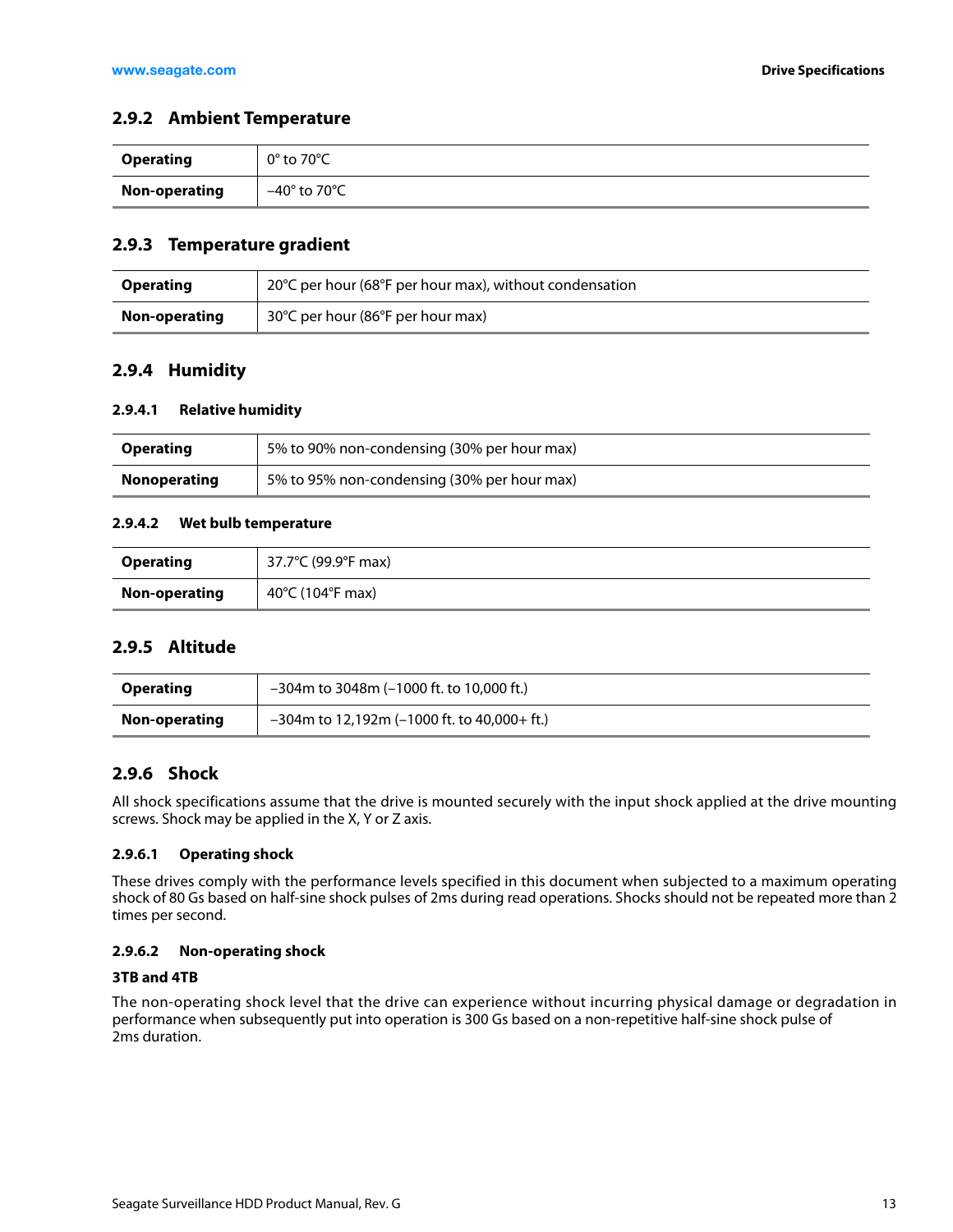## **2.9.6.3 Operating vibration**

The maximum vibration levels that the drive may experience while meeting the performance standards specified in this document are specified below.

| 2Hz to 22Hz    | 0.25 Gs (Limited displacement) |  |  |
|----------------|--------------------------------|--|--|
| 22Hz to 350Hz  | $0.50$ Gs                      |  |  |
| 350Hz to 500Hz | $0.25$ Gs                      |  |  |

All vibration specifications assume that the drive is mounted securely with the input vibration applied at the drive mounting screws. Vibration may be applied in the X, Y or Z axis. Throughput may vary if improperly mounted.

## <span id="page-14-0"></span>**2.9.7 Non-operating vibration**

The maximum non-operating vibration levels that the drive may experience without incurring physical damage or degradation in performance when subsequently put into operation are specified below.

| 5Hz to 22Hz    | 3.0 Gs (Limited displacement) |
|----------------|-------------------------------|
| 22Hz to 350Hz  | 3.0 <sub>5</sub>              |
| 350Hz to 500Hz | $3.0$ Gs                      |

## <span id="page-14-1"></span>**2.10 Acoustics**

Drive acoustics are measured as overall A-weighted acoustic sound power levels (no pure tones). All measurements are consistent with ISO document 7779. Sound power measurements are taken under essentially free-field conditions over a reflecting plane. For all tests, the drive is oriented with the cover facing upward.

| <b>Note</b> | For seek mode tests, the drive is placed in seek mode only.<br>The number of seeks per second is defined by the following equation: |
|-------------|-------------------------------------------------------------------------------------------------------------------------------------|
|             | (Number of seeks per second = $0.4$ / (average latency + average access time                                                        |

## *Table 3 Fluid Dynamic Bearing (FDB) motor acoustics*

|        | Idle*                                | Seek                                   |
|--------|--------------------------------------|----------------------------------------|
| 4-Disk | 2.3 bels (typical)<br>2.4 bels (max) | 2.5 bels (typical)<br>$2.6$ bels (max) |

\*During periods of drive idle, some offline activity may occur according to the S.M.A.R.T. specification, which may increase acoustic and power to operational levels.

## <span id="page-14-2"></span>**2.10.1 Test for Prominent Discrete Tones (PDTs)**

Seagate follows the ECMA-74 standards for measurement and identification of PDTs. An exception to this process is the use of the absolute threshold of hearing. Seagate uses this threshold curve (originated in ISO 389-7) to discern tone audibility and to compensate for the inaudible components of sound prior to computation of tone ratios according to Annex D of the ECMA-74 standards.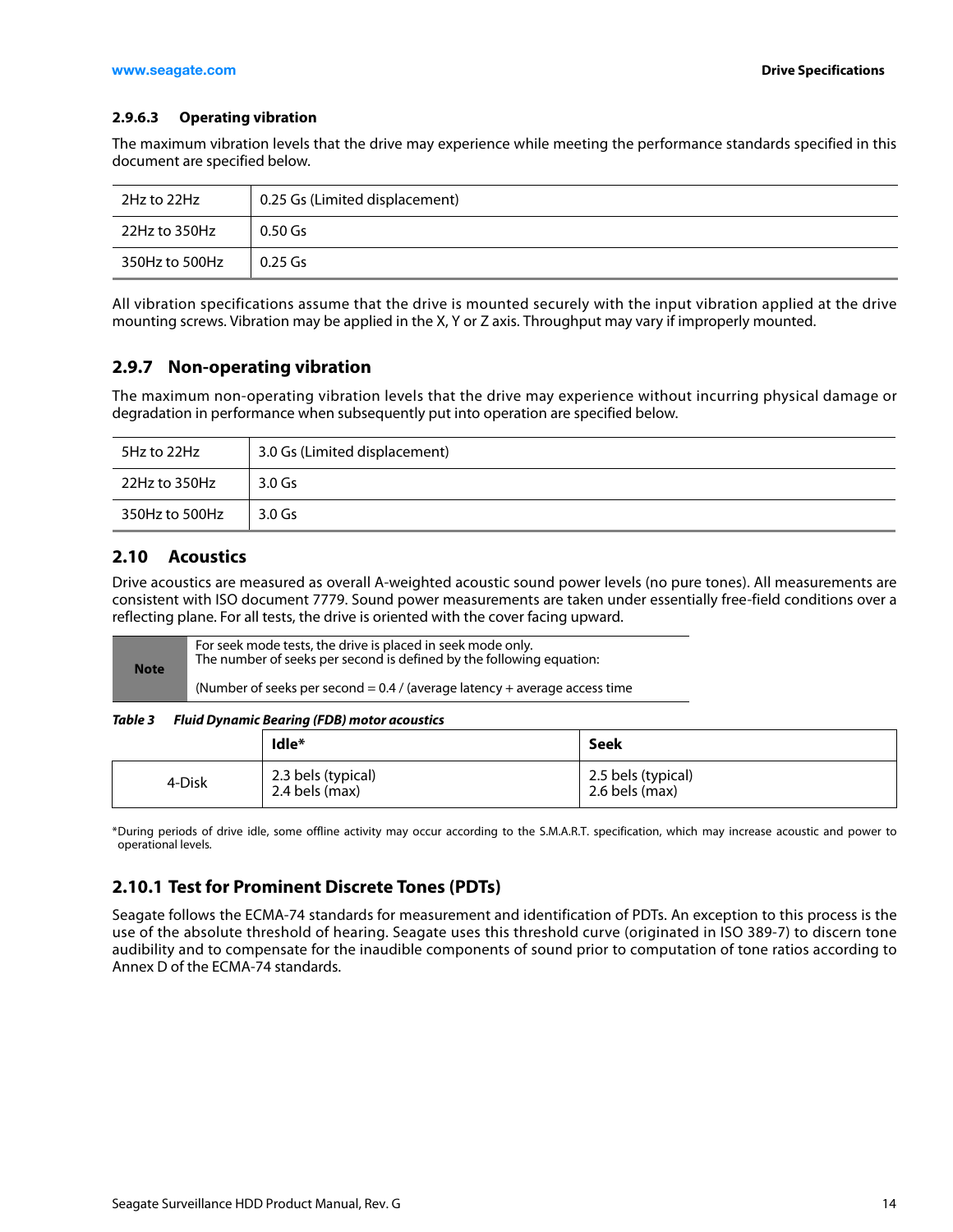## <span id="page-15-0"></span>**2.11 Electromagnetic immunity**

When properly installed in a representative host system, the drive operates without errors or degradation in performance when subjected to the radio frequency (RF) environments defined in **[Table 4](#page-15-5)**.

| Test                      | <b>Description</b>                                                                                | Performance<br>level | Reference<br>standard          |
|---------------------------|---------------------------------------------------------------------------------------------------|----------------------|--------------------------------|
| Electrostatic discharge   | Contact, HCP, VCP: $\pm$ 4 kV; Air: $\pm$ 8 kV                                                    | B                    | EN61000-4-2:95                 |
| Radiated RF immunity      | 80MHz to 1,000MHz, 3 V/m,<br>80% AM with 1kHz sine<br>900MHz, 3 V/m, 50% pulse modulation @ 200Hz | A                    | EN61000-4-3:96<br>ENV50204: 95 |
| Electrical fast transient | $\pm$ 1 kV on AC mains, $\pm$ 0.5 kV on external I/O                                              | B                    | EN61000-4-4:95                 |
| Surge immunity            | $\pm$ 1 kV differential, $\pm$ 2 kV common,<br>AC mains                                           | B                    | EN61000-4-5:95                 |
| Conducted RF immunity     | 150kHz to 80MHz, 3 Vrms, 80% AM with 1kHz sine                                                    | A                    | EN61000-4-6: 97                |
| Voltage dips, interrupts  | 0% open, 5 seconds<br>0% short, 5 seconds<br>40%, 0.10 seconds<br>70%, 0.01 seconds               |                      | EN61000-4-11:94                |

<span id="page-15-5"></span>*Table 4 Radio frequency environments*

## <span id="page-15-1"></span>**2.12 MTBF and Warranty**

The product will achieve an Mean Time Between Failure (MTBF) of 1,000,000 hours when operated in an environment of ambient air temperatures of 25°C. Operation at temperatures outside the specifications shown in [Section 2.9,](#page-12-2) ["Environmental specifications."](#page-12-2) may decrease the product MTBF. MTBF is a population statistics that is not relevant to individual units.

MTBF specifications are based on the following assumptions for Surveillance environments:

- 8760 power-on-hours per year
- 10,000 average motor start/stop cycles per year
- Operations at nominal voltages
- Temperatures outside the specifications in Environmental specifications on page 18 may reduce the product reliability.
- Normal I/O duty cycle for Surveillance environments. Operation at excessive I/O duty cycle may degrade product reliability.

The Surveillance environment of power-on-hours, temperature, and I/O duty cycle affect the product MTBF. The MTBF will be degraded if used in an enterprise application.

## <span id="page-15-2"></span>**2.13 Warranty**

To determine the warranty for a specific drive, use a web browser to access the following web page: [http://www.seag](http://www.seagate.com/support/warranty-and-replacements/)ate.com/support/warranty-and-replacements/

From this page, click on "Check to see if the drive is under Warranty". Users will be asked to provide the drive serial number, model number (or part number) and country of purchase. The system will display the warranty information for the drive.

## <span id="page-15-3"></span>**2.14 Agency certification**

## <span id="page-15-4"></span>**2.14.1 Safety certification**

These products are certified to meet the requirements of UL60950-1, CSA60950-1 and EN60950 and so marked as to the certify agency.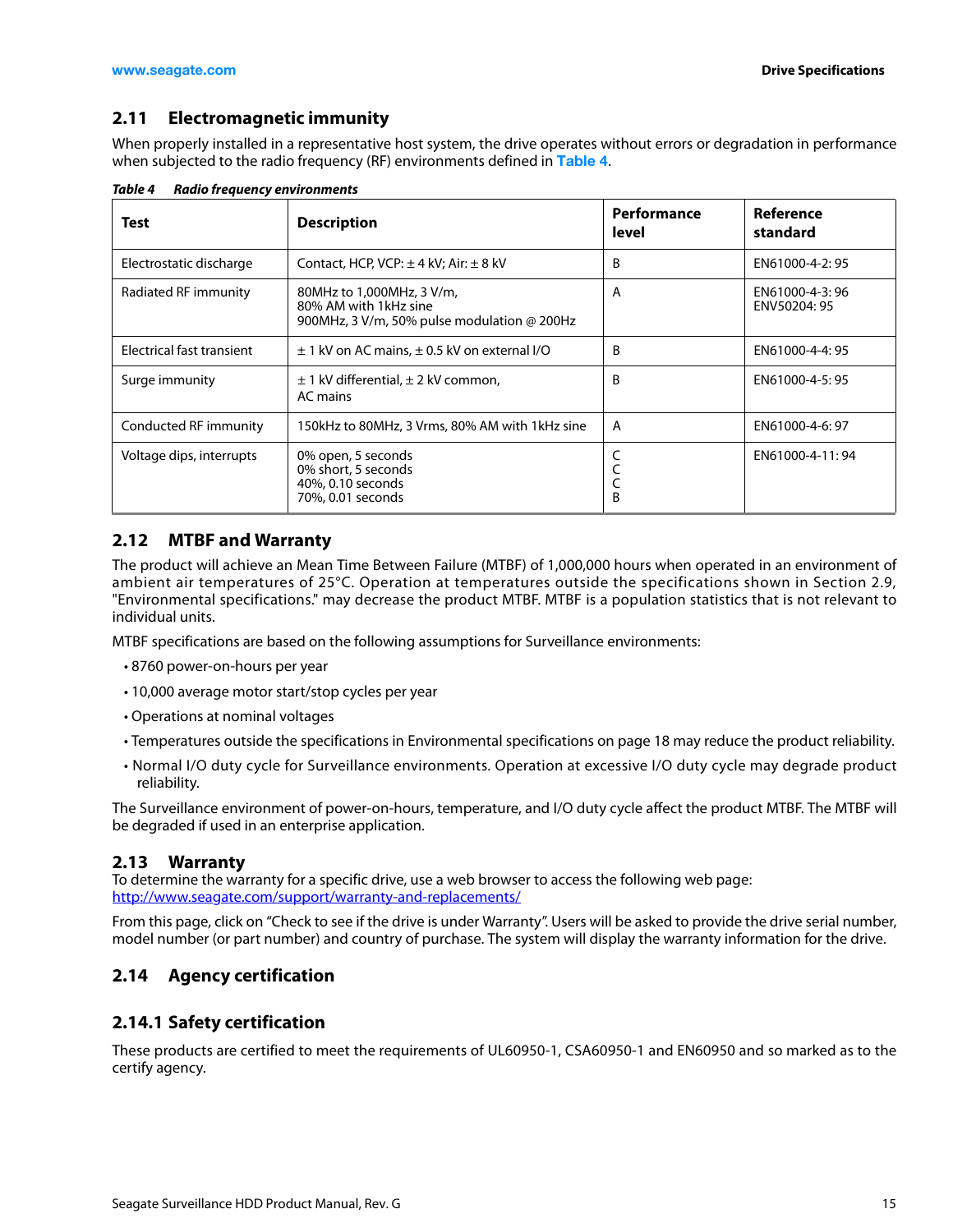## <span id="page-16-0"></span>**2.14.2 Electromagnetic compatibility**

Hard drives that display the CE mark comply with the European Union (EU) requirements specified in the Electromagnetic Compatibility Directive (2004/108/EC) as put into place 20 July 2007. Testing is performed to the levels specified by the product standards for Information Technology Equipment (ITE). Emission levels are defined by EN 55022, Class B and the immunity levels are defined by EN 55024.

Drives are tested in representative end-user systems. Although CE-marked Seagate drives comply with the directives when used in the test systems, we cannot guarantee that all systems will comply with the directives. The drive is designed for operation inside a properly designed enclosure, with properly shielded I/O cable (if necessary) and terminators on all unused I/O ports. Computer manufacturers and system integrators should confirm EMC compliance and provide CE marking for their products.

## **Korean RRL**

If these drives have the Korean Communications Commission (KCC) logo, they comply with paragraph 1 of Article 11 of the Electromagnetic Compatibility control Regulation and meet the Electromagnetic Compatibility (EMC) Framework requirements of the Radio Research Laboratory (RRL) Communications Commission, Republic of Korea.

These drives have been tested and comply with the Electromagnetic Interference/Electromagnetic Susceptibility (EMI/ EMS) for Class B products. Drives are tested in a representative, end-user system by a Korean-recognized lab.

## **Australian C-Tick (N176)**

If these models have the C-Tick marking, they comply with the Australia/New Zealand Standard AS/NZ CISPR22 and meet the Electromagnetic Compatibility (EMC) Framework requirements of the Australian Communication Authority (ACA).

## <span id="page-16-1"></span>**2.14.3 FCC verification**

These drives are intended to be contained solely within a personal computer or similar enclosure (not attached as an external device). As such, each drive is considered to be a subassembly even when it is individually marketed to the customer. As a subassembly, no Federal Communications Commission verification or certification of the device is required.

Seagate has tested this device in enclosures as described above to ensure that the total assembly (enclosure, disk drive, motherboard, power supply, etc.) does comply with the limits for a Class B computing device, pursuant to Subpart J, Part 15 of the FCC rules. Operation with non-certified assemblies is likely to result in interference to radio and television reception.

**Radio and television interference.** This equipment generates and uses radio frequency energy and if not installed and used in strict accordance with the manufacturer's instructions, may cause interference to radio and television reception.

This equipment is designed to provide reasonable protection against such interference in a residential installation. However, there is no guarantee that interference will not occur in a particular installation. If this equipment does cause interference to radio or television, which can be determined by turning the equipment on and off, users are encouraged to try one or more of the following corrective measures:

- Reorient the receiving antenna.
- Move the device to one side or the other of the radio or TV.
- Move the device farther away from the radio or TV.
- Plug the computer into a different outlet so that the receiver and computer are on different branch outlets.

If necessary, users should consult the dealer or an experienced radio/television technician for additional suggestions. users may find helpful the following booklet prepared by the Federal Communications Commission: How to Identify and Resolve Radio-Television Interference Problems. This booklet is available from the Superintendent of Documents, U.S. Government Printing Office, Washington, DC 20402. Refer to publication number 004-000-00345-4.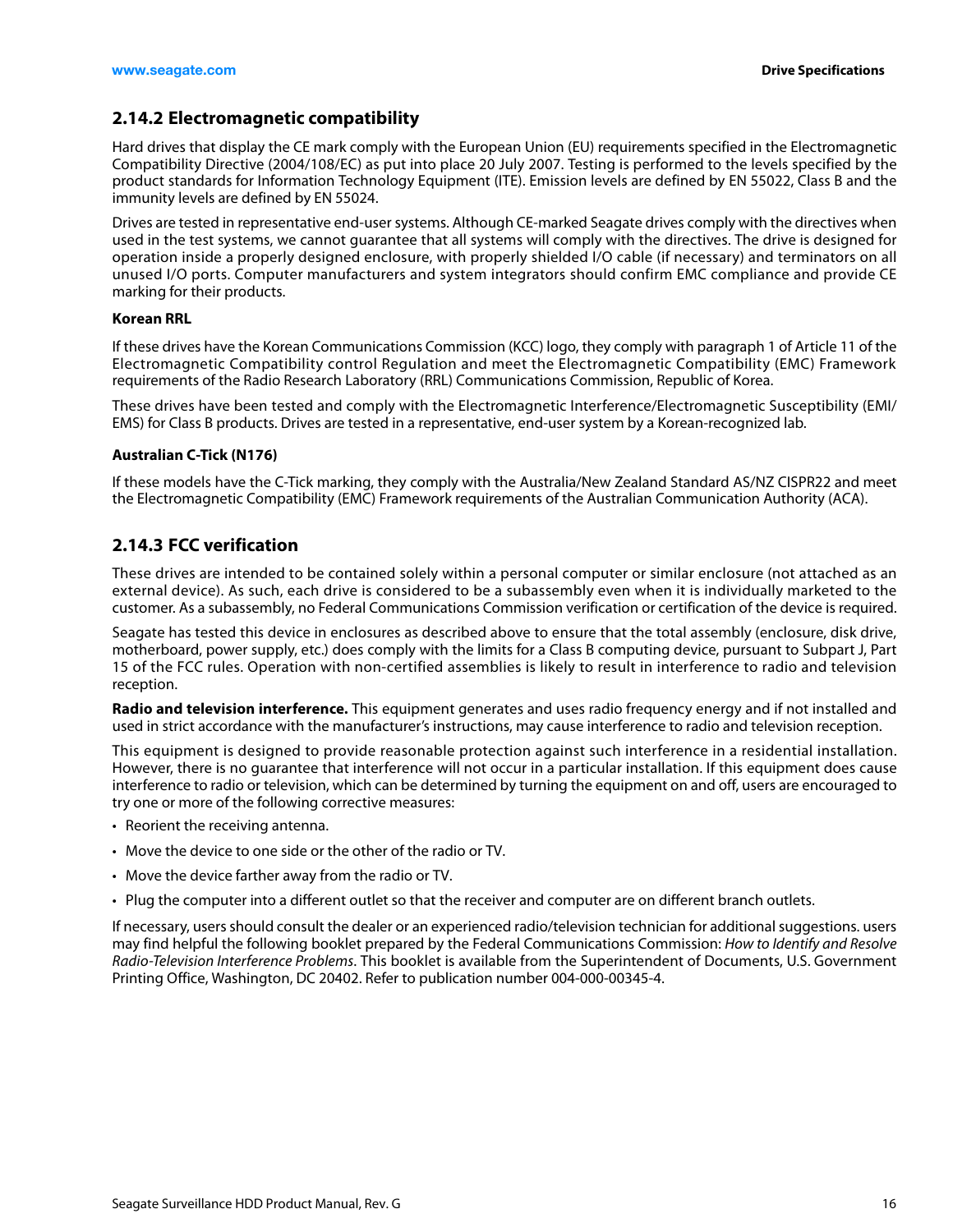## <span id="page-17-0"></span>**2.15 Environmental protection**

Seagate designs its products to meet environmental protection requirements worldwide, including regulations restricting certain chemical substances.

## <span id="page-17-1"></span>**2.15.1 European Union Restriction of Hazardous Substances (RoHS) Directive**

The European Union Restriction of Hazardous Substances (RoHS) Directive, restricts the presence of chemical substances, including Lead, Cadmium, Mercury, Hexavalent Chromium, PBB and PBDE, in electronic products, effective July 2006. This drive is manufactured with components and materials that comply with the RoHS Directive.

## <span id="page-17-2"></span>**2.15.2 China Restriction of Hazardous Substances (RoHS) Directive**  中国限制危险物品的指令

This product has an Environmental Protection Use Period (EPUP) of 20 years. The following table contains information mandated by China's "Marking Requirements for Control of Pollution Caused by Electronic Information Products" Standard.



该产品具有20年的环境保护使用周期 (EPUP)。 下表包含了中国 "电子产品所导致的污染的控 制的记号要求"所指定的信息。

|                       |                   | Toxic or Hazardous Substances or Elements有毒有害物质或元素 |                      |                                              |                                             |                                                     |
|-----------------------|-------------------|----------------------------------------------------|----------------------|----------------------------------------------|---------------------------------------------|-----------------------------------------------------|
| Name of Parts<br>部件名称 | Lead<br>铅<br>(Pb) | Mercury<br>汞<br>(Hg)                               | Cadmium<br>镉<br>(Cd) | Hexavalent<br>Chromium  <br>六价铬<br>$(Cr6+1)$ | Polybrominated<br>Diphenyl<br>多溴联苯<br>(PBB) | Polybrominated<br>Diphenyl Ether<br>多溴二苯醚<br>(PBDE) |
| PCBA                  |                   |                                                    |                      |                                              |                                             |                                                     |
| <b>HDA</b>            |                   |                                                    |                      |                                              |                                             |                                                     |

"O" indicates the hazardous and toxic substance content of the part (at the homogenous material level) is lower than the threshold defined by the China RoHS MCV Standard.

"O"表示该部件(于同类物品程度上)所含的危险和有毒物质低于中国RoHS MCV标准所定义的门槛值。

"X" indicates the hazardous and toxic substance content of the part (at the homogenous material level) is over the threshold defined by the China RoHS MCV Standard.

"X"表示该部件(于同类物品程度上)所含的危险和有毒物质超出中国RoHS MCV标准所定义的门槛值。

## <span id="page-17-3"></span>**2.16 Corrosive environment**

Seagate electronic drive components pass accelerated corrosion testing equivalent to 10 years exposure to light industrial environments containing sulfurous gases, chlorine and nitric oxide, classes G and H per ASTM B845. However, this accelerated testing cannot duplicate every potential application environment. Users should use caution exposing any electronic components to uncontrolled chemical pollutants and corrosive chemicals as electronic drive component reliability can be affected by the installation environment. The silver, copper, nickel and gold films used in Seagate products are especially sensitive to the presence of sulfide, chloride, and nitrate contaminants. Sulfur is found to be the most damaging. In addition, electronic components should never be exposed to condensing water on the surface of the printed circuit board assembly (PCBA) or exposed to an ambient relative humidity greater than 95%. Materials used in cabinet fabrication, such as vulcanized rubber, that can outgas corrosive compounds should be minimized or eliminated. The useful life of any electronic equipment may be extended by replacing materials near circuitry with sulfide-free alternatives.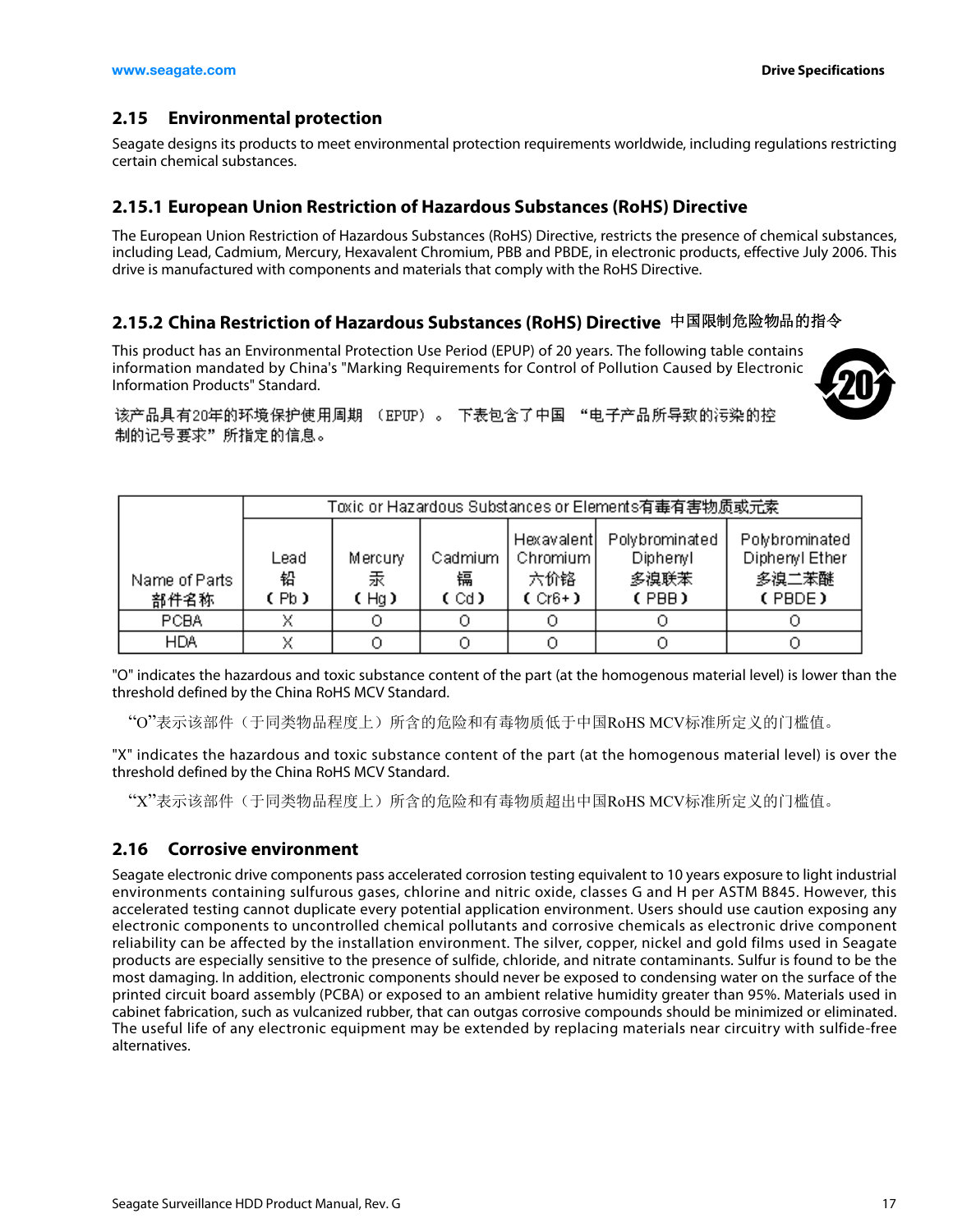## <span id="page-18-0"></span>**3.0 Configuring and Mounting the Drive**

This section contains the specifications and instructions for configuring and mounting the drive.

## <span id="page-18-1"></span>**3.1 Handling and static-discharge precautions**

After unpacking, and before installation, the drive may be exposed to potential handling and electrostatic discharge (ESD) hazards. Observe the following standard handling and static-discharge precautions:

## **Caution**

- Before handling the drive, put on a grounded wrist strap, or ground yourself frequently by touching the metal chassis of a computer that is plugged into a grounded outlet. Wear a grounded wrist strap throughout the entire installation procedure.
- Handle the drive by its edges or frame only.
- The drive is extremely fragile—handle it with care. Do not press down on the drive top cover.
- Always rest the drive on a padded, antistatic surface until mounting it in the computer.
- Do not touch the connector pins or the printed circuit board.
- Do not remove the factory-installed labels from the drive or cover them with additional labels. Removal voids the warranty. Some factory-installed labels contain information needed to service the drive. Other labels are used to seal out dirt and contamination.

## <span id="page-18-2"></span>**3.2 Configuring the drive**

Each drive on the SATA interface connects point-to-point with the SATA host adapter. There is no master/slave relationship because each drive is considered a master in a point-to-point relationship. If two drives are attached on one SATA host adapter, the host operating system views the two devices as if they were both "masters" on two separate ports. Both drives behave as if they are Device 0 (master) devices.

SATA drives are designed for easy installation. It is usually not necessary to set any jumpers on the drive for proper operation; however, if users connect the drive and receive a "drive not detected" error, the SATA-equipped motherboard or host adapter may use a chipset that does not support SATA speed autonegotiation.

## <span id="page-18-3"></span>**3.3 SATA cables and connectors**

The SATA interface cable consists of four conductors in two differential pairs, plus three ground connections. The cable size may be 30 to 26 AWG with a maximum length of one meter (39.37 inches). See **[Table 5](#page-20-3)** for connector pin definitions. Either end of the SATA signal cable can be attached to the drive or host.

For direct backplane connection, the drive connectors are inserted directly into the host receptacle. The drive and the host receptacle incorporate features that enable the direct connection to be hot pluggable and blind mateable.

For installations which require cables, users can connect the drive as illustrated in **[Figure 1](#page-18-4)**.

## <span id="page-18-4"></span>*Figure 1* **Attaching SATA cabling**



Each cable is keyed to ensure correct orientation. Surveillance HDD drives support latching SATA connectors.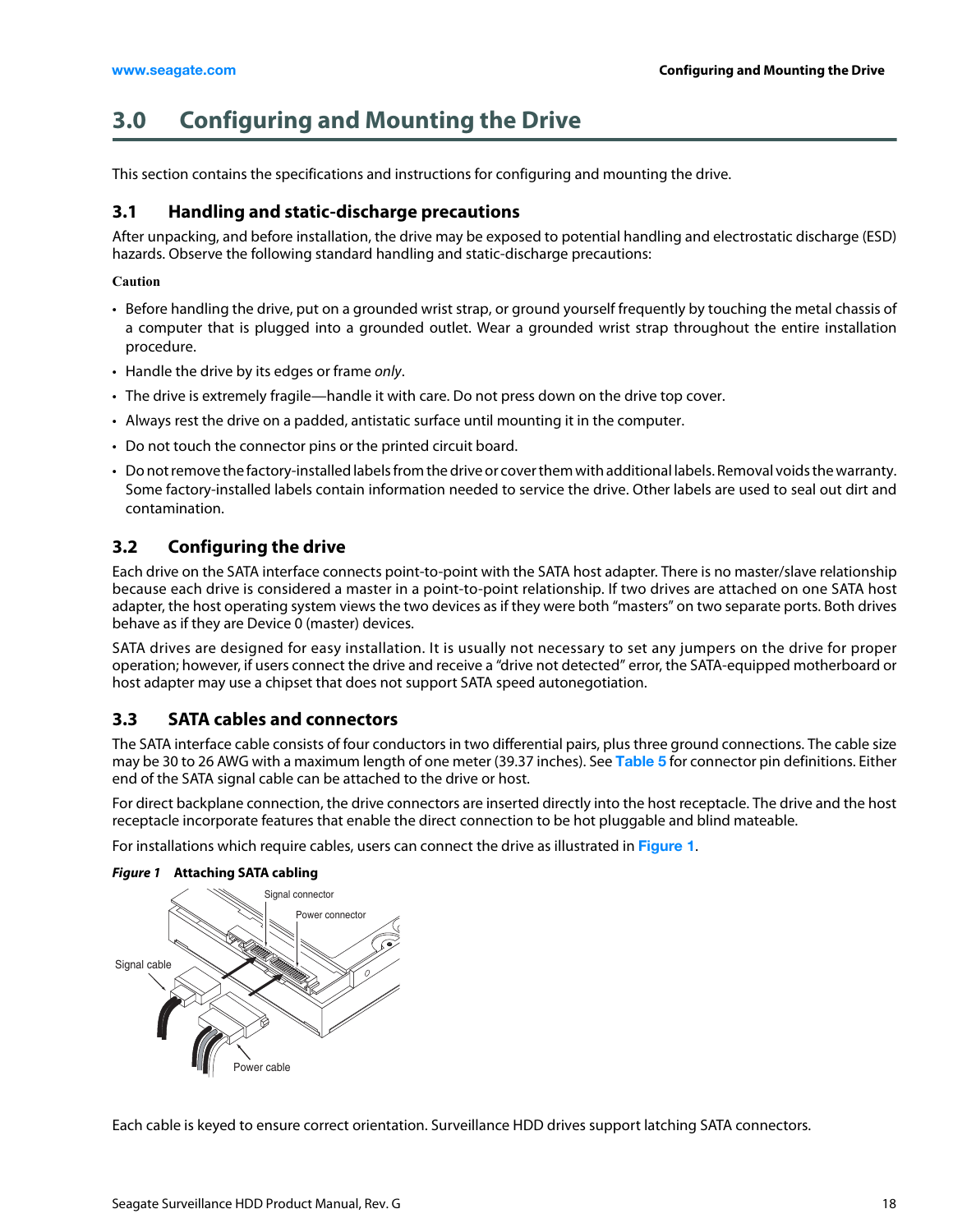## <span id="page-19-0"></span>**3.4 Drive mounting**

Users can mount the drive in any orientation using four screws in the side-mounting holes or four screws in the bottommounting holes. Refer to **[Figure 2](#page-19-1)** for drive mounting dimensions. Follow these important mounting precautions when mounting the drive:

- Allow a minimum clearance of 0.030 inches (0.76mm) around the entire perimeter of the drive for cooling.
- Use only 6-32 UNC mounting screws.
- The screws should be inserted no more than 0.150 inch (3.81mm) into the bottom or side mounting holes.
- Do not overtighten the mounting screws (maximum torque: 6 inch-lb).



#### <span id="page-19-1"></span>*Figure 2 Mounting dimensions (3TB and 4TB)*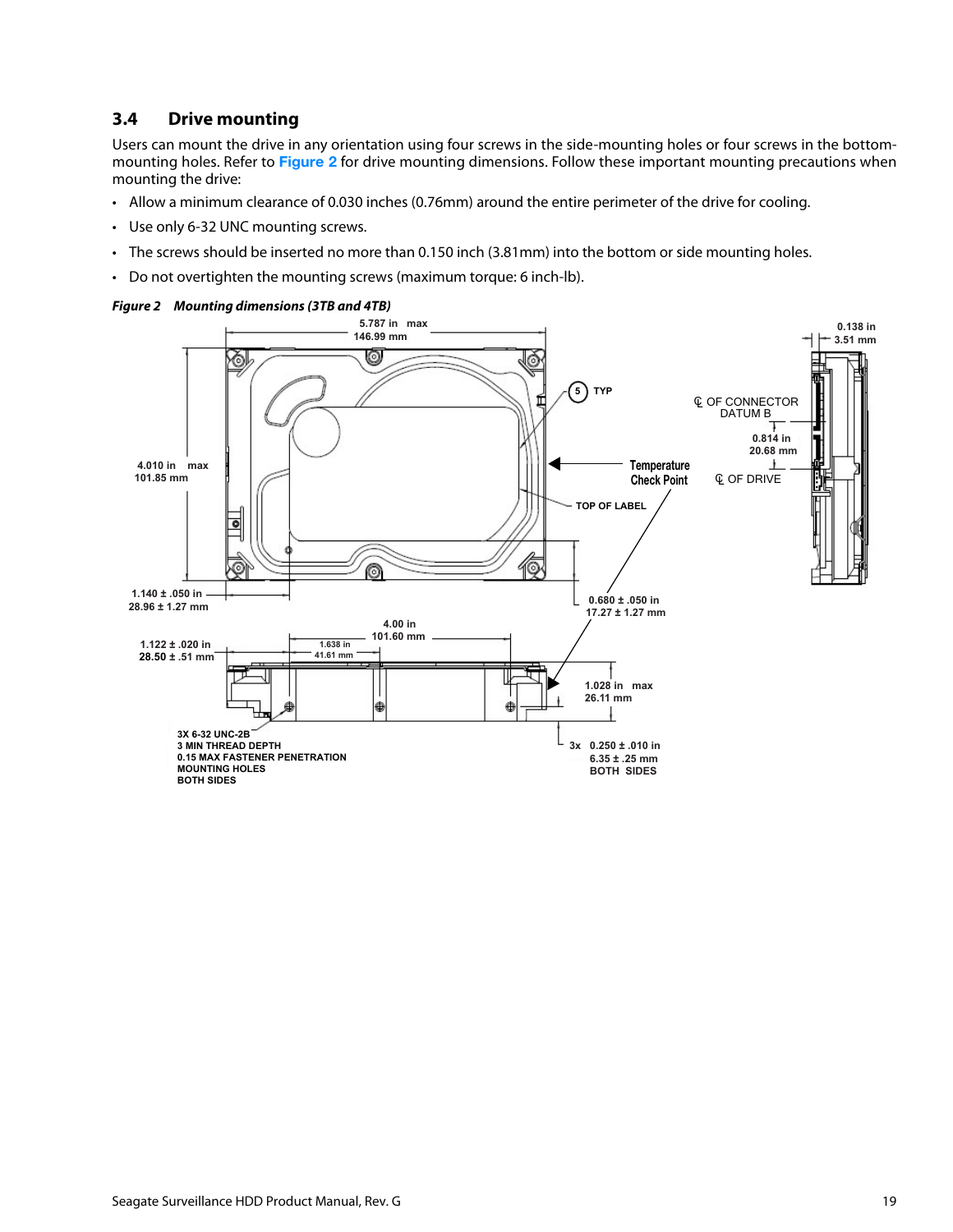## <span id="page-20-0"></span>**4.0 SATA Interface**

These drives use the industry-standard Serial ATA (SATA) interface that supports FIS data transfers. It supports ATA programmed input/output (PIO) modes 0 to 4; multiword DMA modes 0 to 2, and Ultra DMA modes 0 to 6.

For detailed information about the SATA interface, refer to the "Serial ATA: High Speed Serialized AT Attachment" specification.

## <span id="page-20-1"></span>**4.1 Hot-Plug compatibility**

Surveillance HDD drives incorporate connectors which enable users to hot plug these drives in accordance with the SATA Revision 3.0 specification. This specification can be downloaded from www.serialata.org.

## <span id="page-20-2"></span>**4.2 SATA device plug connector pin definitions**

**[Table 5](#page-20-3)** summarizes the signals on the SATA interface and power connectors.

| <b>Segment</b> | Pin             | <b>Function</b>                                    | <b>Definition</b>                             |
|----------------|-----------------|----------------------------------------------------|-----------------------------------------------|
| <b>Signal</b>  | S <sub>1</sub>  | Ground                                             | 2nd mate                                      |
|                | S <sub>2</sub>  | $A+$                                               | Differential signal pair A from Phy           |
|                | S <sub>3</sub>  | $A-$                                               |                                               |
|                | <b>S4</b>       | Ground                                             | 2nd mate                                      |
|                | S <sub>5</sub>  | $B -$                                              | Differential signal pair B from Phy           |
|                | S <sub>6</sub>  | $B+$                                               |                                               |
|                | S7              | Ground                                             | 2nd mate                                      |
|                |                 | Key and spacing separate signal and power segments |                                               |
| <b>Power</b>   | <b>P1</b>       | $V_{33}$                                           | 3.3V power                                    |
|                | P <sub>2</sub>  | $V_{33}$                                           | 3.3V power                                    |
|                | P <sub>3</sub>  | $V_{33}$                                           | 3.3V power, pre-charge, 2nd mate              |
|                | <b>P4</b>       | Ground                                             | 1st mate                                      |
|                | P <sub>5</sub>  | Ground                                             | 2nd mate                                      |
|                | <b>P6</b>       | Ground                                             | 2nd mate                                      |
|                | P7              | V <sub>5</sub>                                     | 5V power, pre-charge, 2nd mate                |
|                | P <sub>8</sub>  | $V_5$                                              | 5V power                                      |
|                | P <sub>9</sub>  | $V_5$                                              | 5V power                                      |
|                | P <sub>10</sub> | Ground                                             | 2nd mate                                      |
|                | P <sub>11</sub> | Ground or LED signal                               | If grounded, drive does not use deferred spin |
|                | P <sub>12</sub> | Ground                                             | 1st mate.                                     |
|                | P <sub>13</sub> | $V_{12}$                                           | 12V power, pre-charge, 2nd mate               |
|                | P14             | $V_{12}$                                           | 12V power                                     |
|                | P15             | $V_{12}$                                           | 12V power                                     |

## <span id="page-20-3"></span>*Table 5 SATA connector pin definitions*

## **Notes**

- 1. All pins are in a single row, with a 1.27 mm (0.050 in) pitch.
- 2. The comments on the mating sequence apply to the case of backplane blindmate connector only. In this case, the mating sequences are:
	- the ground pins P4 and P12.
	- the pre-charge power pins and the other ground pins.
	- the signal pins and the rest of the power pins.
- 3. There are three power pins for each voltage. One pin from each voltage is used for pre-charge when installed in a blind-mate backplane configuration.
	- All used voltage pins  $(V_x)$  must be terminated.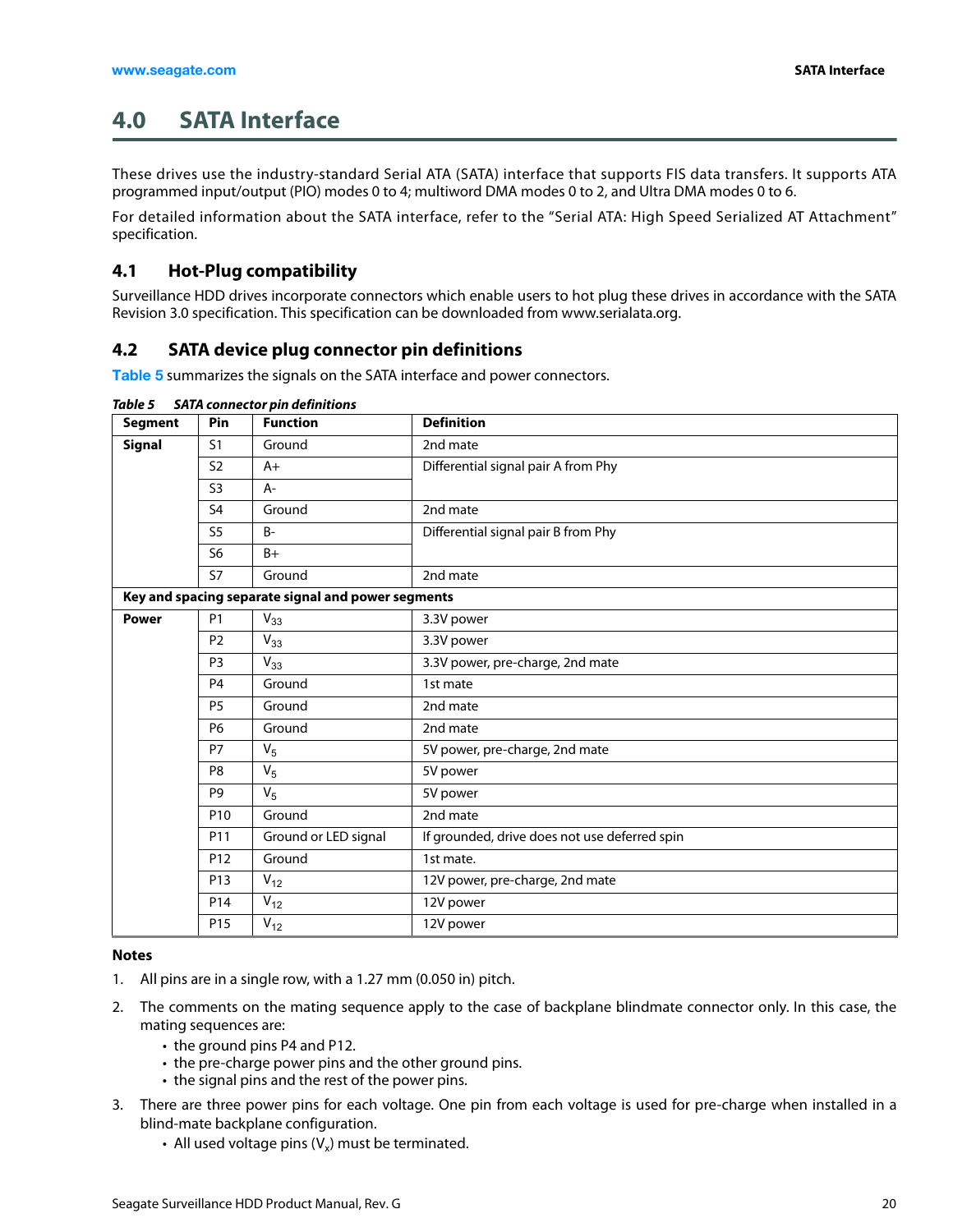## <span id="page-21-0"></span>**4.3 Supported ATA commands**

The following table lists SATA standard commands that the drive supports. For a detailed description of the ATA commands, refer to the Serial ATA International Organization: Serial ATA Revision 3.0 (http://www.sata-io.org).

[See "S.M.A.R.T. commands" on page 28 f](#page-28-0)or details and subcommands used in the S.M.A.R.T. implementation.

| <b>Command name</b>                 | <b>Command code (in hex)</b> |  |  |
|-------------------------------------|------------------------------|--|--|
| <b>Check Power Mode</b>             | E5 <sub>H</sub>              |  |  |
| Device Configuration Freeze Lock    | $B1_H/C1_H$                  |  |  |
| Device Configuration Identify       | $B1_H/C2_H$                  |  |  |
| <b>Device Configuration Restore</b> | $B1_H$ /CO <sub>H</sub>      |  |  |
| Device Configuration Set            | $B1_H/C3_H$                  |  |  |
| <b>Device Reset</b>                 | $08_H$                       |  |  |
| Download Microcode                  | 92 <sub>H</sub>              |  |  |
| <b>Execute Device Diagnostics</b>   | 90 <sub>H</sub>              |  |  |
| Flush Cache                         | ${\sf E7}_{\sf H}$           |  |  |
| Flush Cache Extended                | $EA_H$                       |  |  |
| Format Track                        | 50 <sub>H</sub>              |  |  |
| <b>Identify Device</b>              | $EC_{H}$                     |  |  |
| Idle                                | E3 <sub>H</sub>              |  |  |
| Idle Immediate                      | $E1_H$                       |  |  |
| <b>Initialize Device Parameters</b> | $91_H$                       |  |  |
| <b>Read Buffer</b>                  | $E4_H$                       |  |  |
| Read DMA                            | $C8_H$                       |  |  |
| Read DMA Extended                   | 25 <sub>H</sub>              |  |  |
| <b>Read DMA Without Retries</b>     | C9 <sub>H</sub>              |  |  |
| Read Log Ext                        | $2F_H$                       |  |  |
| Read Multiple                       | $C4_H$                       |  |  |
| Read Multiple Extended              | 29 <sub>H</sub>              |  |  |
| Read Native Max Address             | ${{\sf F8}_{\sf H}}$         |  |  |
| Read Native Max Address Extended    | 27 <sub>H</sub>              |  |  |
| <b>Read Sectors</b>                 | $20_{\rm H}$                 |  |  |
| Read Sectors Extended               | 24 <sub>H</sub>              |  |  |
| Read Sectors Without Retries        | 21 <sub>H</sub>              |  |  |
| <b>Read Verify Sectors</b>          | $40_H$                       |  |  |
| Read Verify Sectors Extended        | 42 <sub>H</sub>              |  |  |
| Read Verify Sectors Without Retries | $41_H$                       |  |  |
| Recalibrate                         | 10 <sub>H</sub>              |  |  |
| Security Disable Password           | $\mathsf{F6}_\mathsf{H}$     |  |  |
| <b>Security Erase Prepare</b>       | $\mathsf{F3}_\mathsf{H}$     |  |  |

*Table 6 SATA standard commands*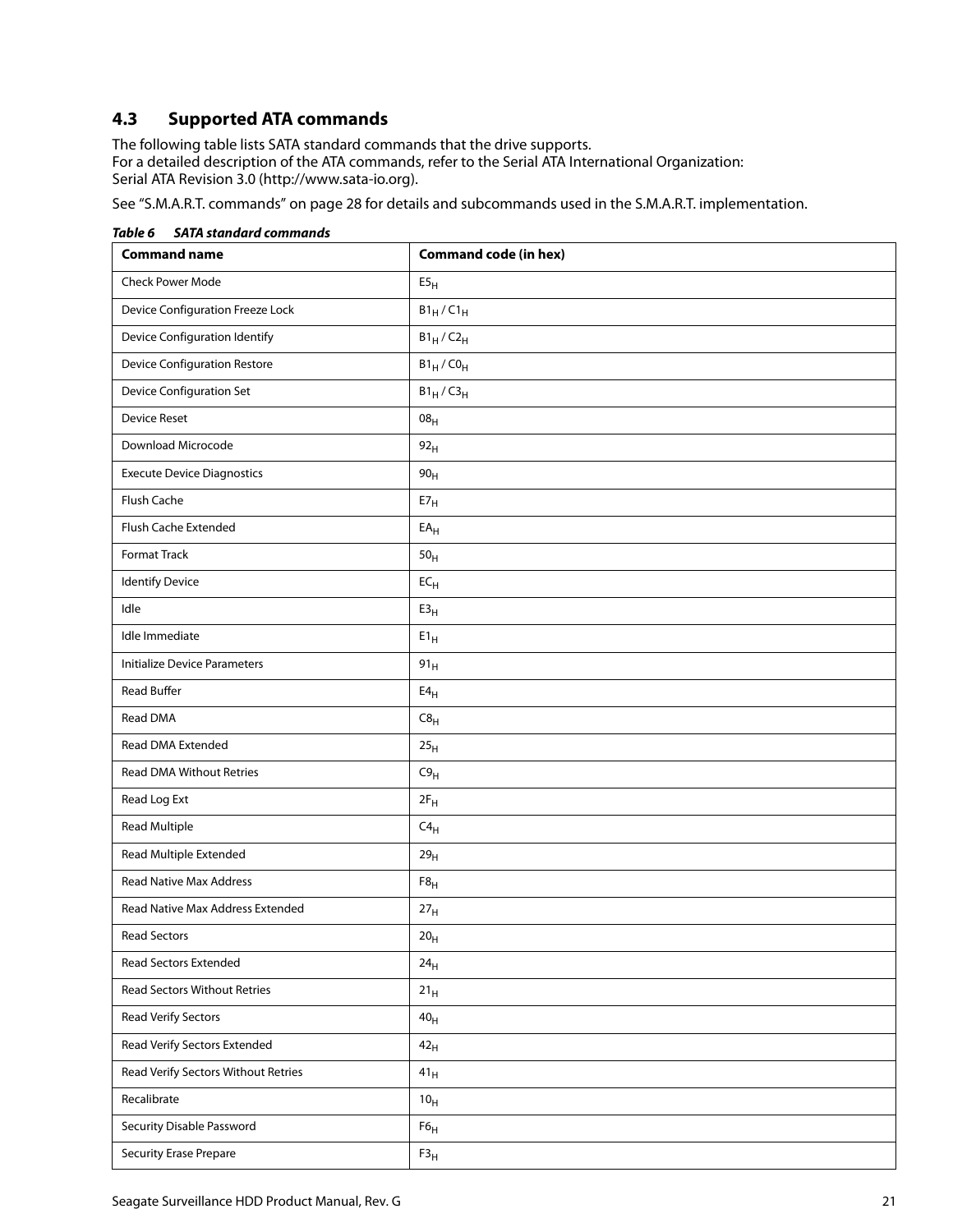| <b>Command name</b>                                                                                                                          | <b>Command code (in hex)</b>                                                                                                           |  |  |
|----------------------------------------------------------------------------------------------------------------------------------------------|----------------------------------------------------------------------------------------------------------------------------------------|--|--|
| Security Erase Unit                                                                                                                          | $F4_H$                                                                                                                                 |  |  |
| <b>Security Freeze</b>                                                                                                                       | F5 <sub>H</sub>                                                                                                                        |  |  |
| Security Set Password                                                                                                                        | $F1_H$                                                                                                                                 |  |  |
| <b>Security Unlock</b>                                                                                                                       | $F2_H$                                                                                                                                 |  |  |
| Seek                                                                                                                                         | 70 <sub>H</sub>                                                                                                                        |  |  |
| <b>Set Features</b>                                                                                                                          | $\text{EF}_{\text{H}}$                                                                                                                 |  |  |
| <b>Set Max Address</b>                                                                                                                       | F9 <sub>H</sub>                                                                                                                        |  |  |
| Note: Individual Set Max Address commands are<br>identified by the value placed in the Set Max<br>Features register as defined to the right. | Address:<br>00 <sub>H</sub><br>Password:<br>$01_H$<br>Lock:<br>$02_{\text{H}}$<br>Unlock:<br>03 <sub>H</sub><br>Freeze Lock:<br>$04_H$ |  |  |
| Set Max Address Extended                                                                                                                     | 37 <sub>H</sub>                                                                                                                        |  |  |
| Set Multiple Mode                                                                                                                            | $C6_H$                                                                                                                                 |  |  |
| Sleep                                                                                                                                        | E6 <sub>H</sub>                                                                                                                        |  |  |
| S.M.A.R.T. Disable Operations                                                                                                                | $B0_H / D9_H$                                                                                                                          |  |  |
| S.M.A.R.T. Enable/Disable Autosave                                                                                                           | $B0_H/D2_H$                                                                                                                            |  |  |
| S.M.A.R.T. Enable Operations                                                                                                                 | $B0_H$ / $D8_H$                                                                                                                        |  |  |
| S.M.A.R.T. Execute Offline                                                                                                                   | $B0_H / D4_H$                                                                                                                          |  |  |
| S.M.A.R.T. Read Attribute Thresholds                                                                                                         | $B0_H/D1_H$                                                                                                                            |  |  |
| S.M.A.R.T. Read Data                                                                                                                         | $BO_H / DO_H$                                                                                                                          |  |  |
| S.M.A.R.T. Read Log Sector                                                                                                                   | $B0_H / D5_H$                                                                                                                          |  |  |
| S.M.A.R.T. Return Status                                                                                                                     | $B0_H$ / $DA_H$                                                                                                                        |  |  |
| S.M.A.R.T. Save Attribute Values                                                                                                             | $B0_H / D3_H$                                                                                                                          |  |  |
| S.M.A.R.T. Write Log Sector                                                                                                                  | $B0_H$ / $D6_H$                                                                                                                        |  |  |
| Standby                                                                                                                                      | $E2_H$                                                                                                                                 |  |  |
| <b>Standby Immediate</b>                                                                                                                     | ${\rm E0}_{\rm H}$                                                                                                                     |  |  |
| Write Buffer                                                                                                                                 | E8 <sub>H</sub>                                                                                                                        |  |  |
| Write DMA                                                                                                                                    | $\mathsf{CA}_{\mathsf{H}}$                                                                                                             |  |  |
| Write DMA Extended                                                                                                                           | 35 <sub>H</sub>                                                                                                                        |  |  |
| Write DMA FUA Extended                                                                                                                       | $3D_H$                                                                                                                                 |  |  |
| Write DMA Without Retries                                                                                                                    | $CB_{H}$                                                                                                                               |  |  |
| Write Log Extended                                                                                                                           | $3F_H$                                                                                                                                 |  |  |
| Write Multiple                                                                                                                               | C5 <sub>H</sub>                                                                                                                        |  |  |
| Write Multiple Extended                                                                                                                      | 39 <sub>H</sub>                                                                                                                        |  |  |
| Write Multiple FUA Extended                                                                                                                  | $CE_{H}$                                                                                                                               |  |  |
| <b>Write Sectors</b>                                                                                                                         | 30 <sub>H</sub>                                                                                                                        |  |  |
| <b>Write Sectors Without Retries</b>                                                                                                         | 31 <sub>H</sub>                                                                                                                        |  |  |
| Write Sectors Extended                                                                                                                       | 34 <sub>H</sub>                                                                                                                        |  |  |
| Write Uncorrectable                                                                                                                          | $45_{\rm H}$                                                                                                                           |  |  |

## *Table 6 SATA standard commands (continued)*

Seagate Surveillance HDD Product Manual, Rev. G 22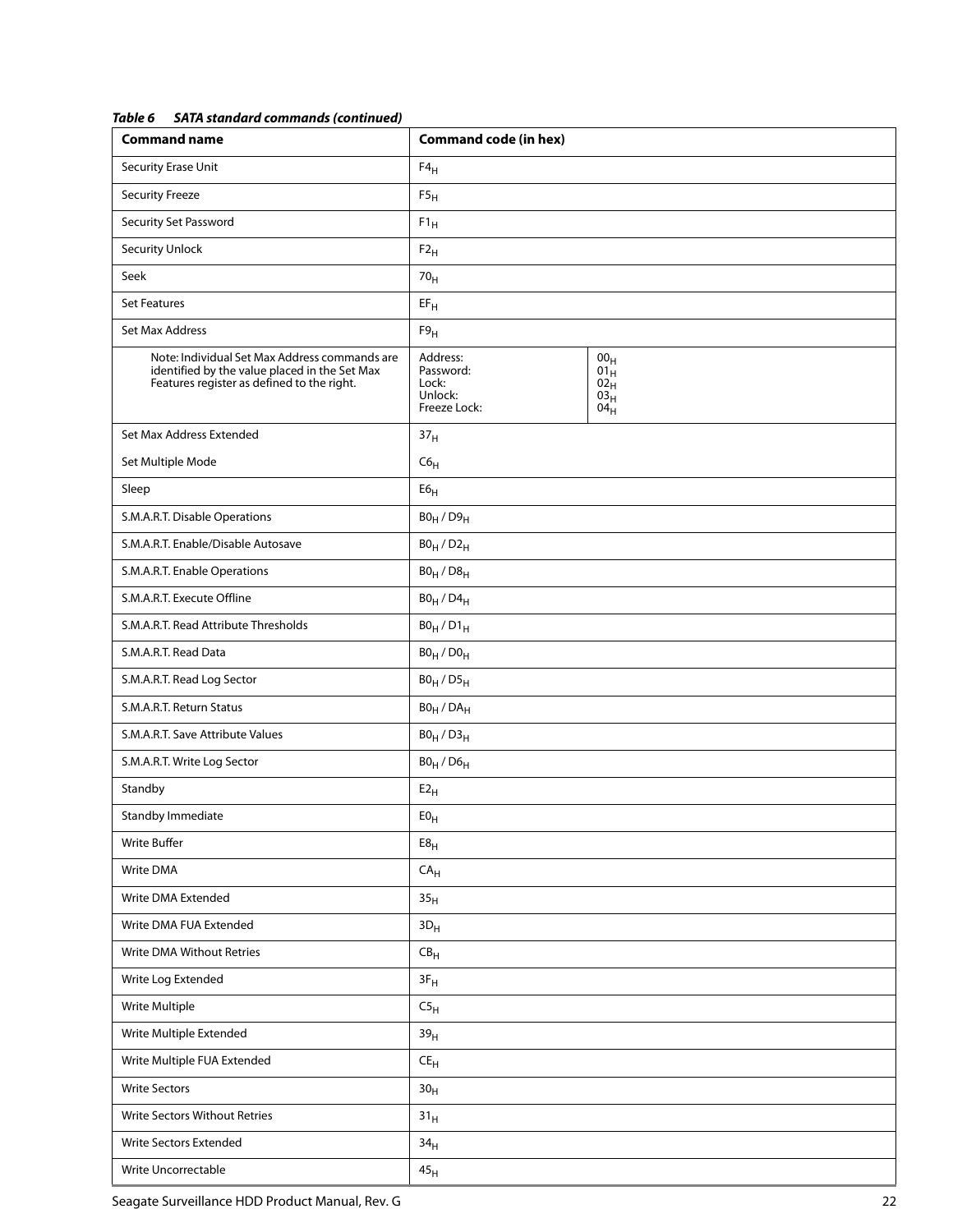## <span id="page-23-0"></span>**4.3.1 Identify Device command**

The Identify Device command (command code EC<sub>H</sub>) transfers information about the drive to the host following power up. The data is organized as a single 512-byte block of data, whose contents are shown in on page 21. All reserved bits or words should be set to zero. Parameters listed with an "x" are drive-specific or vary with the state of the drive.

The following commands contain drive-specific features that may not be included in the SATA specification.

| Word         | <b>Description</b>                                                                                                                               | <b>Value</b>        |
|--------------|--------------------------------------------------------------------------------------------------------------------------------------------------|---------------------|
| 0            | Configuration information:<br>• Bit $15:0 = ATA$ ; $1 = ATAPI$<br>· Bit 7: removable media<br>· Bit 6: removable controller<br>• Bit 0: reserved | $OC5A_H$            |
| $\mathbf{1}$ | Number of logical cylinders                                                                                                                      | 16,383              |
| 2            | ATA-reserved                                                                                                                                     | 0000 <sub>H</sub>   |
| 3            | Number of logical heads                                                                                                                          | 16                  |
| 4            | Retired                                                                                                                                          | 0000 <sub>H</sub>   |
| 5            | Retired                                                                                                                                          | 0000 <sub>H</sub>   |
| 6            | Number of logical sectors per logical track: 63                                                                                                  | $003F_H$            |
| $7 - 9$      | Retired                                                                                                                                          | 0000 <sub>H</sub>   |
| $10 - 19$    | Serial number: (20 ASCII characters, $0000_H$ = none)                                                                                            | <b>ASCII</b>        |
| 20           | Retired                                                                                                                                          | 0000 <sub>H</sub>   |
| 21           | Retired                                                                                                                                          | 0400 <sub>H</sub>   |
| 22           | Obsolete                                                                                                                                         | 0000 <sub>H</sub>   |
| $23 - 26$    | Firmware revision<br>(8 ASCII character string, padded with blanks to end of string)                                                             | X.XX                |
| $27 - 46$    | Drive model number:<br>(40 ASCII characters, padded with blanks to end of string)                                                                |                     |
| 47           | (Bits 7-0) Maximum sectors per interrupt on Read multiple<br>and Write multiple (16)                                                             | 8010 <sub>H</sub>   |
| 48           | Reserved                                                                                                                                         | 0000 <sub>H</sub>   |
| 49           | Standard Standby timer, IORDY supported and may be disabled                                                                                      | 2F00 <sub>H</sub>   |
| 50           | ATA-reserved                                                                                                                                     | 0000 <sub>H</sub>   |
| 51           | PIO data-transfer cycle timing mode                                                                                                              | $0200_{\mathsf{H}}$ |
| 52           | Retired                                                                                                                                          | 0200 <sub>H</sub>   |
| 53           | Words 54-58, 64-70 and 88 are valid                                                                                                              | 0007 <sub>H</sub>   |
| 54           | Number of current logical cylinders                                                                                                              | $xxxx_{H}$          |
| 55           | Number of current logical heads                                                                                                                  | $xxxx_{H}$          |
| 56           | Number of current logical sectors per logical track                                                                                              | $xxxx_{H}$          |
| $57 - 58$    | Current capacity in sectors                                                                                                                      | $xxxx_{H}$          |
| 59           | Number of sectors transferred during a Read Multiple<br>or Write Multiple command                                                                | XXXH                |

*Table 7 Identify Device commands*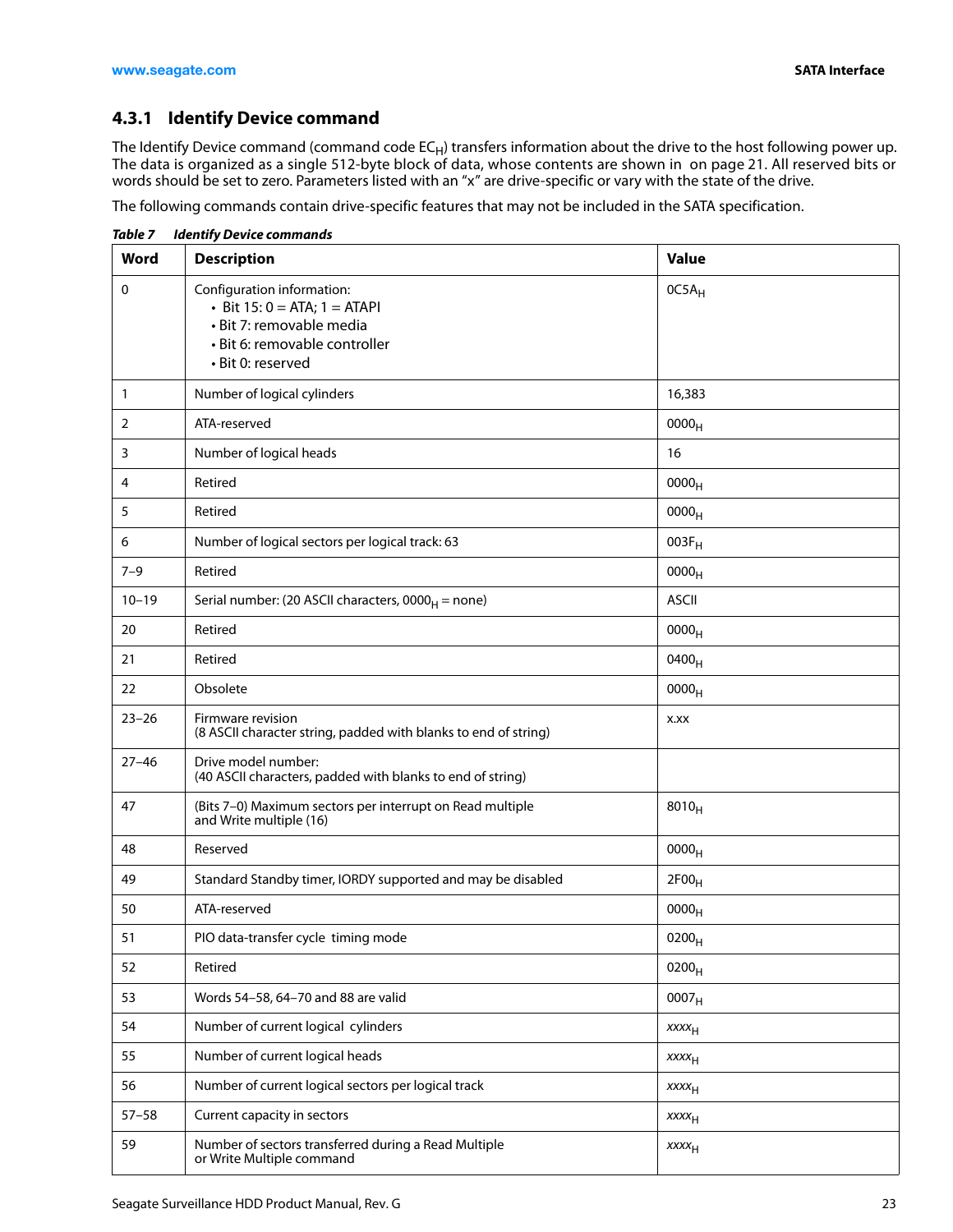## *Table 7 Identify Device commands (continued)*

| <b>Word</b> | <b>Description</b>                                                                                                                                                                                                                                                                                                                                                                                                                   | <b>Value</b>            |
|-------------|--------------------------------------------------------------------------------------------------------------------------------------------------------------------------------------------------------------------------------------------------------------------------------------------------------------------------------------------------------------------------------------------------------------------------------------|-------------------------|
| $60 - 61$   | Total number of user-addressable LBA sectors available<br>(see Section 2.2 for related information)<br>*Note: The maximum value allowed in this field is:<br>0FFFFFFFh (268,435,455 sectors, 137GB).<br>Drives with capacities over 137GB will have OFFFFFFFh in this field and the<br>actual number of user-addressable LBAs specified in words 100-103. This is<br>required for drives that support the 48-bit addressing feature. | OFFFFFFFh*              |
| 62          | Retired                                                                                                                                                                                                                                                                                                                                                                                                                              | 0000 <sub>H</sub>       |
| 63          | Multiword DMA active and modes supported<br>(see note following this table)                                                                                                                                                                                                                                                                                                                                                          | xx07 <sub>H</sub>       |
| 64          | Advanced PIO modes supported (modes 3 and 4 supported)                                                                                                                                                                                                                                                                                                                                                                               | 0003 <sub>H</sub>       |
| 65          | Minimum multiword DMA transfer cycle time per word (120 nsec)                                                                                                                                                                                                                                                                                                                                                                        | 0078 <sub>H</sub>       |
| 66          | Recommended multiword DMA transfer cycle time per word (120 nsec)                                                                                                                                                                                                                                                                                                                                                                    | $0078_H$                |
| 67          | Minimum PIO cycle time without IORDY flow control (240 nsec)                                                                                                                                                                                                                                                                                                                                                                         | 0078 <sub>H</sub>       |
| 68          | Minimum PIO cycle time with IORDY flow control (120 nsec)                                                                                                                                                                                                                                                                                                                                                                            | $0078_H$                |
| $69 - 74$   | ATA-reserved                                                                                                                                                                                                                                                                                                                                                                                                                         | 0000 <sub>H</sub>       |
| 75          | Queue depth                                                                                                                                                                                                                                                                                                                                                                                                                          | $001F_H$                |
| 76          | SATA capabilities                                                                                                                                                                                                                                                                                                                                                                                                                    | <b>XXXX<sub>H</sub></b> |
| 77          | Reserved for future SATA definition                                                                                                                                                                                                                                                                                                                                                                                                  | <b>XXXX<sub>H</sub></b> |
| 78          | SATA features supported                                                                                                                                                                                                                                                                                                                                                                                                              | <b>XXXX<sub>H</sub></b> |
| 79          | SATA features enabled                                                                                                                                                                                                                                                                                                                                                                                                                | <b>XXXX<sub>H</sub></b> |
| 80          | Major version number                                                                                                                                                                                                                                                                                                                                                                                                                 | $01F0_H$                |
| 81          | Minor version number                                                                                                                                                                                                                                                                                                                                                                                                                 | $0028_H$                |
| 82          | Command sets supported                                                                                                                                                                                                                                                                                                                                                                                                               | 364B <sub>H</sub>       |
| 83          | Command sets supported                                                                                                                                                                                                                                                                                                                                                                                                               | 7F09 <sub>H</sub>       |
| 84          | Command sets support extension (see note following this table)                                                                                                                                                                                                                                                                                                                                                                       | $4163_H$                |
| 85          | Command sets enabled                                                                                                                                                                                                                                                                                                                                                                                                                 | $30xx_H$                |
| 86          | Command sets enabled                                                                                                                                                                                                                                                                                                                                                                                                                 | BE09 <sub>H</sub>       |
| 87          | Command sets enable extension                                                                                                                                                                                                                                                                                                                                                                                                        | $4163_H$                |
| 88          | Ultra DMA support and current mode (see note following this table)                                                                                                                                                                                                                                                                                                                                                                   | $xx7F_H$                |
| 89          | Security erase time                                                                                                                                                                                                                                                                                                                                                                                                                  | 0039 <sub>H</sub>       |
| 90          | Enhanced security erase time                                                                                                                                                                                                                                                                                                                                                                                                         | 0039 <sub>H</sub>       |
| 92          | Master password revision code                                                                                                                                                                                                                                                                                                                                                                                                        | FFE <sub>H</sub>        |
| 93          | Hardware reset value                                                                                                                                                                                                                                                                                                                                                                                                                 | $xxxx_{H}$              |
| 94          | Automatic acoustic management                                                                                                                                                                                                                                                                                                                                                                                                        | $8080_H$                |
| 95          | Stream Min. Request Size                                                                                                                                                                                                                                                                                                                                                                                                             | 0000 <sub>H</sub>       |
| 96          | <b>Streaming Transfer Time - DMA</b>                                                                                                                                                                                                                                                                                                                                                                                                 | 0000 <sub>H</sub>       |
| 979         | Streaming Access Latency - DMA and PIO                                                                                                                                                                                                                                                                                                                                                                                               | $0000_H$                |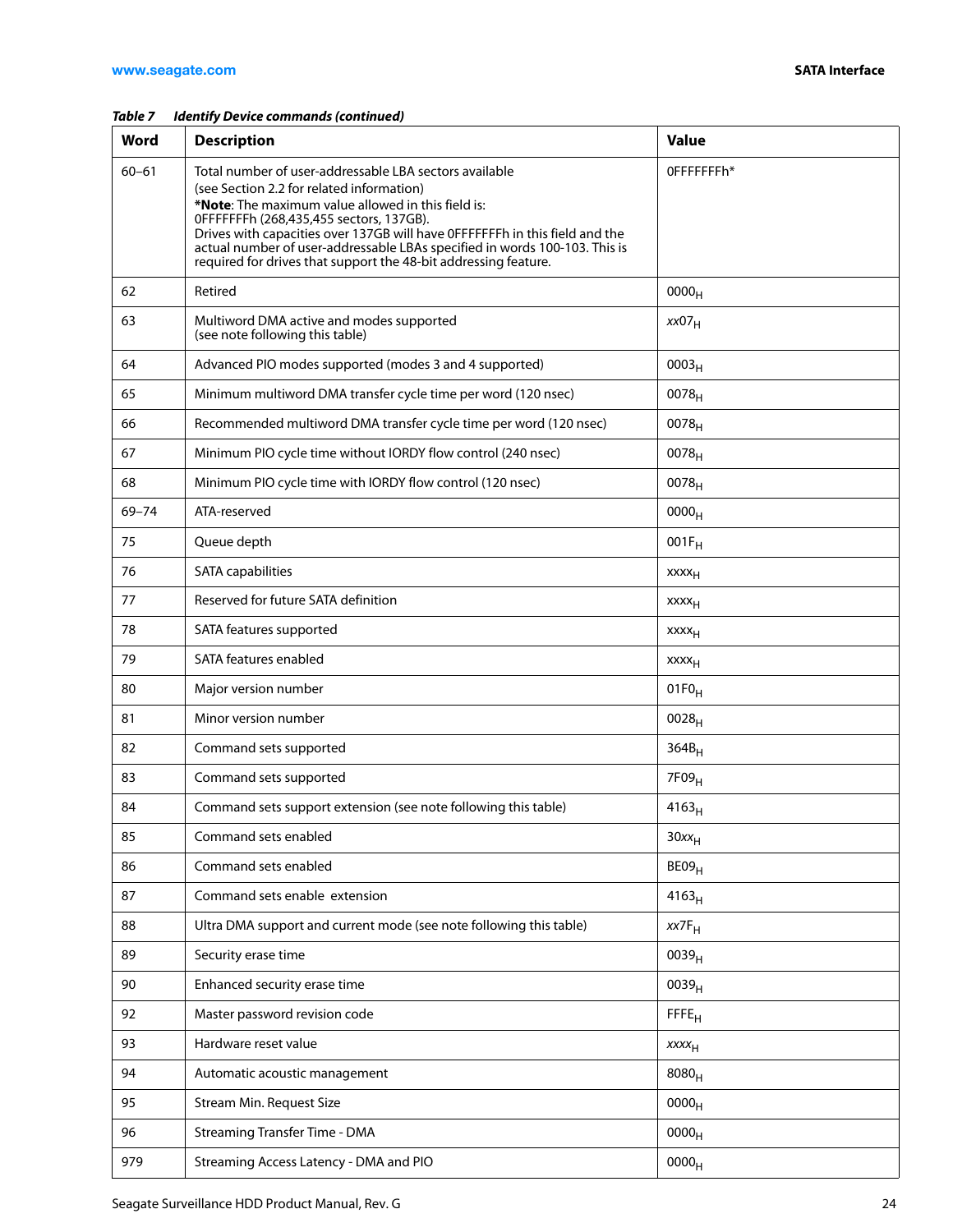## *Table 7 Identify Device commands (continued)*

| Word        | <b>Description</b>                                                                                                                                                                                                           | <b>Value</b>                                                   |  |
|-------------|------------------------------------------------------------------------------------------------------------------------------------------------------------------------------------------------------------------------------|----------------------------------------------------------------|--|
| $98 - 99$   | <b>Streaming Performance Granularity</b>                                                                                                                                                                                     | $2710_H / 0000_H$                                              |  |
| $100 - 103$ | Total number of user-addressable LBA sectors available<br>(see Section 2.2 for related information).<br>These words are required for drives that support the 48-bit addressing feature.<br>Maximum value: 0000FFFFFFFFFFFFF. | $ST4000VX000 = 7,814,037,168$<br>$ST3000VX002 = 5,860,533,168$ |  |
| 104         | Streaming Transfer Time - PIO                                                                                                                                                                                                | 0000 <sub>H</sub>                                              |  |
| $105 - 107$ | ATA-reserved                                                                                                                                                                                                                 | 0000 <sub>H</sub>                                              |  |
| 108-111     | The mandatory value of the world wide name (WWN) for the drive. NOTE: This<br>field is valid if word 84, bit 8 is set to 1 indicating 64-bit WWN support.                                                                    | Each drive will have a unique value.                           |  |
| $112 - 127$ | ATA-reserved                                                                                                                                                                                                                 | 0000 <sub>H</sub>                                              |  |
| 128         | Security status                                                                                                                                                                                                              | $0001_H$                                                       |  |
| 129-159     | Seagate-reserved                                                                                                                                                                                                             | <b>XXXX<sub>H</sub></b>                                        |  |
| $160 - 254$ | ATA-reserved                                                                                                                                                                                                                 | $0000_H$                                                       |  |
| 255         | Integrity word                                                                                                                                                                                                               | $XXAS_H$                                                       |  |

**Note** Advanced Power Management (APM) and Automatic Acoustic Management (AAM) **Note** features are not supported.

Note See the bit descriptions below for words 63, 84, and 88 of the Identify Drive data.

| Description (if bit is set to 1) |  |                                                                      |  |  |
|----------------------------------|--|----------------------------------------------------------------------|--|--|
| <b>Bit</b>                       |  | Word 63                                                              |  |  |
| 0                                |  | Multiword DMA mode 0 is supported.                                   |  |  |
| 1                                |  | Multiword DMA mode 1 is supported.                                   |  |  |
| $\overline{2}$                   |  | Multiword DMA mode 2 is supported.                                   |  |  |
| 8                                |  | Multiword DMA mode 0 is currently active.                            |  |  |
| 9                                |  | Multiword DMA mode 1 is currently active.                            |  |  |
| 10                               |  | Multiword DMA mode 2 is currently active.                            |  |  |
| <b>Bit</b>                       |  | Word 84                                                              |  |  |
| 0                                |  | SMART error login is supported.                                      |  |  |
| 1                                |  | SMART self-test is supported.                                        |  |  |
| $\overline{2}$                   |  | Media serial number is supported.                                    |  |  |
| 3                                |  | Media Card Pass Through Command feature set is supported.            |  |  |
| 4                                |  | Streaming feature set is supported.                                  |  |  |
| 5                                |  | GPL feature set is supported.                                        |  |  |
| 6                                |  | WRITE DMA FUA EXT and WRITE MULTIPLE FUA EXT commands are supported. |  |  |
| 7                                |  | WRITE DMA QUEUED FUA EXT command is supported.                       |  |  |
| 8                                |  | 64-bit World Wide Name is supported.                                 |  |  |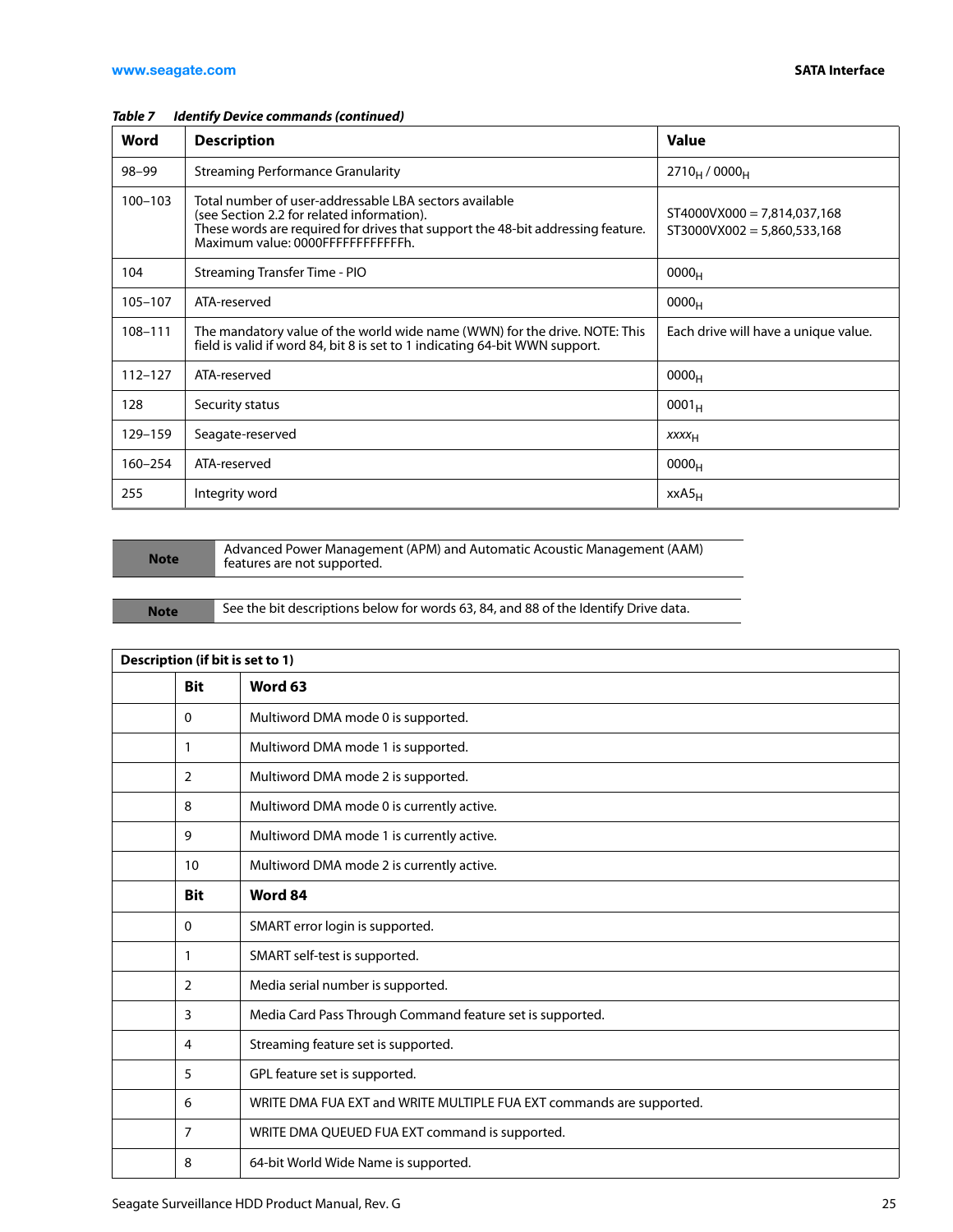## **[www.seagate.com](http://www.seagate.com) SATA Interface**

| $9 - 10$       | Obsolete.                                                 |
|----------------|-----------------------------------------------------------|
| $11 - 12$      | Reserved for TLC.                                         |
| 13             | IDLE IMMEDIATE command with IUNLOAD feature is supported. |
| 14             | Shall be set to 1.                                        |
| 15             | Shall be cleared to 0.                                    |
| <b>Bit</b>     | Word 88                                                   |
| 0              | Ultra DMA mode 0 is supported.                            |
| 1              | Ultra DMA mode 1 is supported.                            |
| $\overline{2}$ | Ultra DMA mode 2 is supported.                            |
| 3              | Ultra DMA mode 3 is supported.                            |
| 4              | Ultra DMA mode 4 is supported.                            |
| 5              | Ultra DMA mode 5 is supported.                            |
| 6              | Ultra DMA mode 6 is supported.                            |
| 8              | Ultra DMA mode 0 is currently active.                     |
| 9              | Ultra DMA mode 1 is currently active.                     |
| 10             | Ultra DMA mode 2 is currently active.                     |
| 11             | Ultra DMA mode 3 is currently active.                     |
| 12             | Ultra DMA mode 4 is currently active.                     |
| 13             | Ultra DMA mode 5 is currently active.                     |
| 14             | Ultra DMA mode 6 is currently active.                     |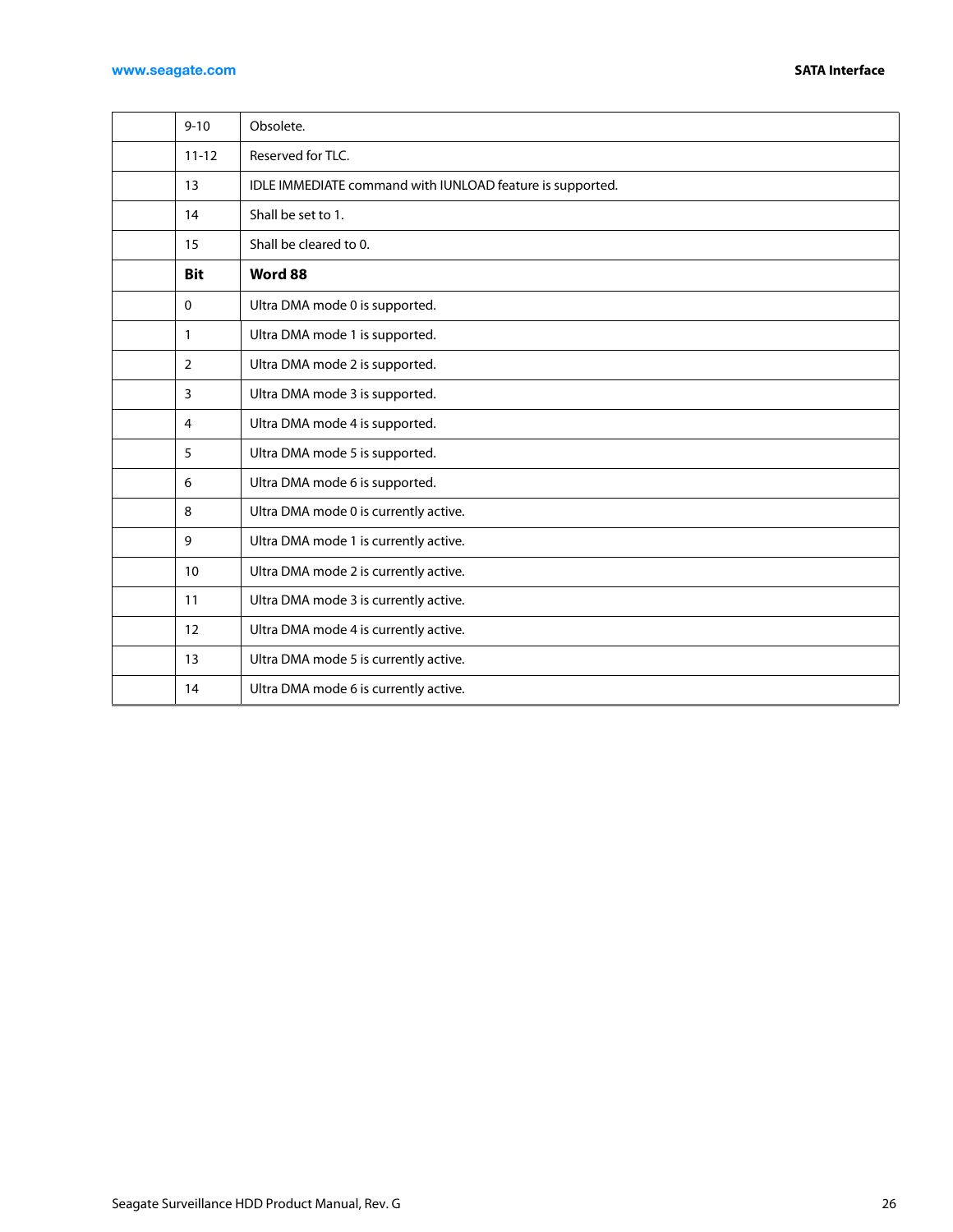## <span id="page-27-0"></span>**4.3.2 Set Features command**

This command controls the implementation of various features that the drive supports. When the drive receives this command, it sets BSY, checks the contents of the Features register, clears BSY and generates an interrupt. If the value in the register does not represent a feature that the drive supports, the command is aborted. Power-on default has the read lookahead and write caching features enabled. The acceptable values for the Features register are defined as follows:

| Table 8         | <b>Set Features commands</b>                                                                  |  |  |  |
|-----------------|-----------------------------------------------------------------------------------------------|--|--|--|
| 02 <sub>H</sub> | Enable write cache (default).                                                                 |  |  |  |
| 03 <sub>H</sub> | Set transfer mode (based on value in Sector Count register).<br>Sector Count register values: |  |  |  |
|                 | 00 <sub>H</sub> Set PIO mode to default (PIO mode 2).                                         |  |  |  |
|                 | 01 $_{\rm H}$ Set PIO mode to default and disable IORDY (PIO mode 2).                         |  |  |  |
|                 | PIO mode 0<br>08 <sub>H</sub>                                                                 |  |  |  |
|                 | 09 <sub>H</sub> PIO mode 1                                                                    |  |  |  |
|                 | 0A <sub>H</sub> PIO mode 2                                                                    |  |  |  |
|                 | 0B <sub>H</sub> PIO mode 3                                                                    |  |  |  |
|                 | 0C <sub>H</sub> PIO mode 4 (default)                                                          |  |  |  |
|                 | Multiword DMA mode 0<br>20 <sub>H</sub>                                                       |  |  |  |
|                 | Multiword DMA mode 1<br>21 <sub>H</sub>                                                       |  |  |  |
|                 | Multiword DMA mode 2<br>22 <sub>H</sub>                                                       |  |  |  |
|                 | 40 <sub>H</sub> Ultra DMA mode 0                                                              |  |  |  |
|                 | 41 <sub>H</sub> Ultra DMA mode 1                                                              |  |  |  |
|                 | 42 <sub>H</sub> Ultra DMA mode 2                                                              |  |  |  |
|                 | 43 <sub>H</sub> Ultra DMA mode 3                                                              |  |  |  |
|                 | 44 <sub>H</sub> Ultra DMA mode 4                                                              |  |  |  |
|                 | 45 <sub>H</sub> Ultra DMA mode 5                                                              |  |  |  |
|                 | 46 <sub>H</sub> Ultra DMA mode 6                                                              |  |  |  |
| 06 <sub>H</sub> | Enable the PUIS feature set                                                                   |  |  |  |
| 07 <sub>H</sub> | PUIS feature set device spin-up                                                               |  |  |  |
| 10 <sub>H</sub> | Enable use of SATA features                                                                   |  |  |  |
| 55 <sub>H</sub> | Disable read look-ahead (read cache) feature                                                  |  |  |  |
| 82 <sub>H</sub> | Disable write cache                                                                           |  |  |  |
| 86 <sub>H</sub> | Disable the PUIS feature set                                                                  |  |  |  |
| 90 <sub>H</sub> | Disable use of SATA features                                                                  |  |  |  |
| $AA_H$          | Enable read look-ahead (read cache) feature (default).                                        |  |  |  |
| $F1_H$          | Report full capacity available                                                                |  |  |  |
|                 |                                                                                               |  |  |  |

At power-on, or after a hardware or software reset, the default values of the features are as indicated above.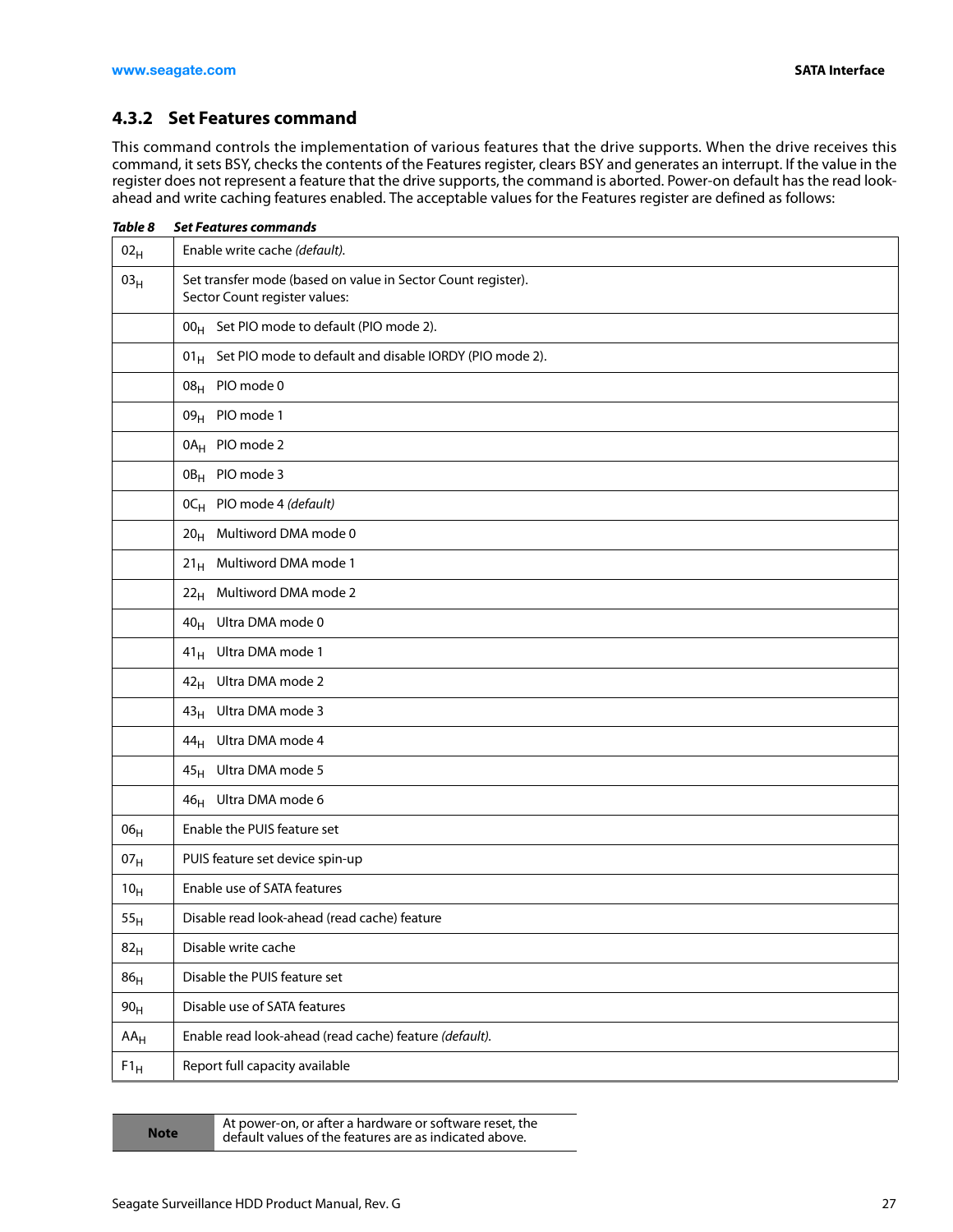## <span id="page-28-0"></span>**4.3.3 S.M.A.R.T. commands**

S.M.A.R.T. provides near-term failure prediction for disk drives. When S.M.A.R.T. is enabled, the drive monitors predetermined drive attributes that are susceptible to degradation over time. If self-monitoring determines that a failure is likely, S.M.A.R.T. makes a status report available to the host. Not all failures are predictable. S.M.A.R.T. predictability is limited to the attributes the drive can monitor. For more information on S.M.A.R.T. commands and implementation, see the Draft ATA-5 Standard.

SeaTools diagnostic software activates a built-in drive self-test (DST S.M.A.R.T. command for D4<sub>H</sub>) that eliminates unnecessary drive returns. The diagnostic software ships with all new drives and is also available at: http://seatools.seagate.com.

This drive is shipped with S.M.A.R.T. features enabled. **[Table 9](#page-28-1)** below shows the S.M.A.R.T. command codes that the drive uses.

| <b>Code in features register</b> | S.M.A.R.T. command                               |
|----------------------------------|--------------------------------------------------|
| D0 <sub>H</sub>                  | S.M.A.R.T. Read Data                             |
| $D2_H$                           | S.M.A.R.T. Enable/Disable Attribute Autosave     |
| D3 <sub>H</sub>                  | S.M.A.R.T. Save Attribute Values                 |
| $D4_H$                           | S.M.A.R.T. Execute Off-line Immediate (runs DST) |
| $DS_{H}$                         | S.M.A.R.T. Read Log Sector                       |
| D6 <sub>H</sub>                  | S.M.A.R.T. Write Log Sector                      |
| D8 <sub>H</sub>                  | S.M.A.R.T. Enable Operations                     |
| D9 <sub>H</sub>                  | S.M.A.R.T. Disable Operations                    |
| DA <sub>H</sub>                  | S.M.A.R.T. Return Status                         |

#### <span id="page-28-1"></span>*Table 9 S.M.A.R.T. commands*



If an appropriate code is not written to the Features Register, the command<br>Note is aborted and 0x04 (abort) is written to the Free register. is aborted and 0x04 (abort) is written to the Error register.